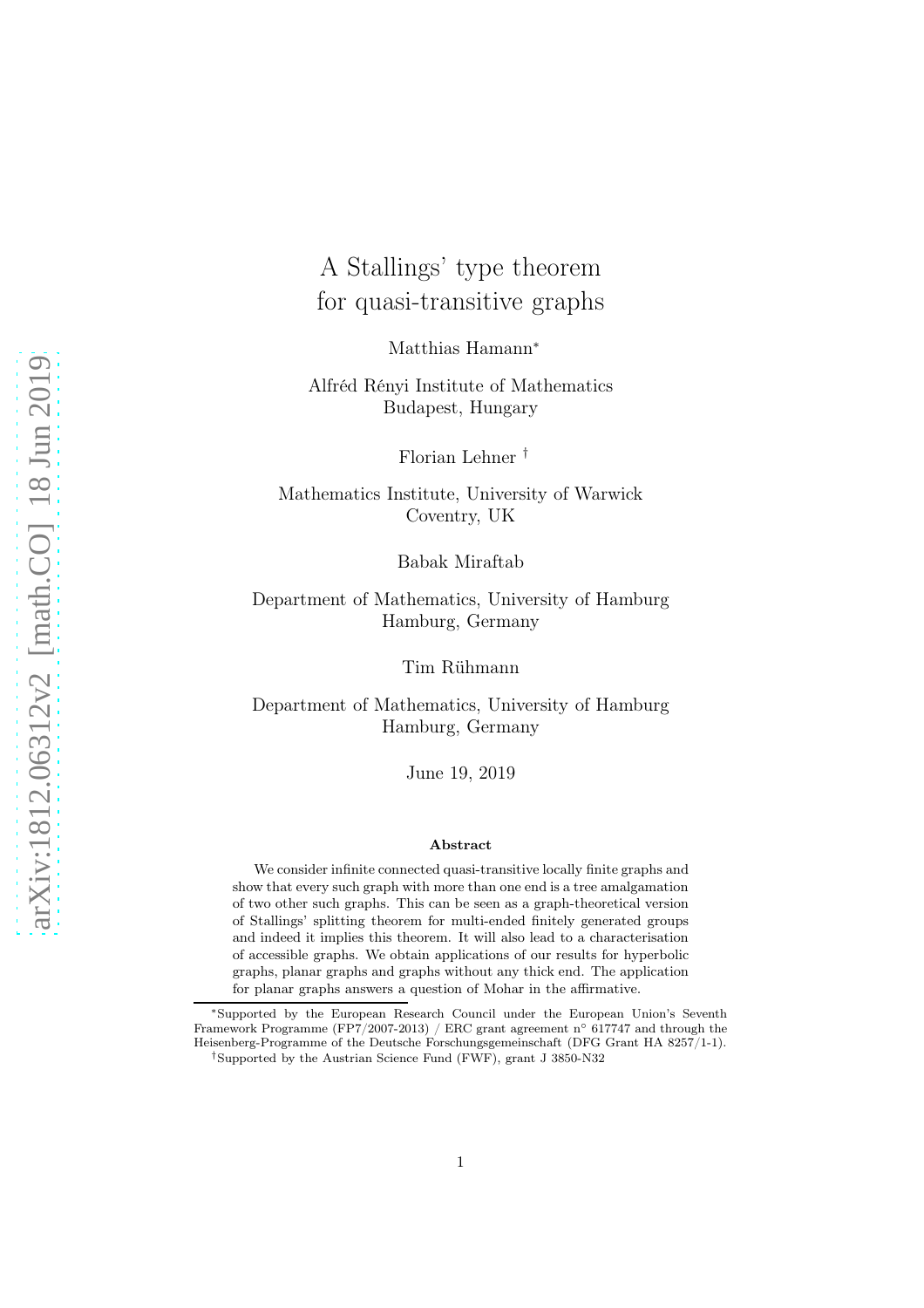# 1 Introduction

Stallings [18] proved that finitely generated groups with more than one end are either a free product with amalgamation over a finite subgroup or an HNNextension over a finite subgroup. The main aim of this paper is to obtain an analogue of Stallings' theorem for quasi-transitive graphs. The obvious obstacle for this is that free products with amalgamations and HNN-extensions are group theoretical concepts. So in order to obtain a graph-theoretical analogue, we first need to find a graph-theoretical analogue of free products with amalgamations and HNN-extensions. The proposed notation by Mohar [14] are tree amalgamations and indeed we will prove the following theorem. (We refer to Section 5 for the definition of tree amalgamations.)

**Theorem 1.1.** Every connected quasi-transitive locally finite graph with more than one end is a non-trivial tree amalgamation of finite adhesion of two connected quasi-transitive locally finite graphs.

On the other side, we can ask if we start with finite or one-ended connected quasi-transitive locally finite graphs and do iterated tree amalgamations of finite adhesion, what class of graphs do we end up with? In the case of finitely generated groups, the answer is the class of accessible groups (by definition). Thomassen and Woess [20] defined edge-accessibility for graphs<sup>1</sup>: a quasi-transitive locally finite graph is *edge-accessible* if there is some  $n \in \mathbb{N}$  such that every two ends can be separated by at most  $n$  edges. They showed in [20] that a finitely generated group is accessible if and only if each of its locally finite Cayley graphs is edge-accessible. We will show that tree amalgamations and edge-accessibility fit well together in that we prove that the above described class of graphs we obtain is the class of edge-accessible connected quasi-transitive locally finite graphs.

In 1988, Mohar [14] asked whether tree amalgamations are powerful enough to yield a classification of infinitely-ended transitive planar graphs in terms of finite and one-ended infinite planar transitive graphs. Our theorems enable us to answer his question in the affirmative for quasi-transitive graphs because Dunwoody [9] proved that they are edge-accessible, see Section 7.3.

Additionally, we obtain as a corollary Stallings' theorem, see Section 7.1, and a new characterisation of quasi-transitive locally finite graphs that are quasiisometric to trees, see Section 7.2. In Section 7.4 we apply our theorems to hyperbolic graphs and show that a quasi-transitive locally finite graph is hyperbolic if and only if it is obtained by iterated tree amalgamations starting with finite or one-ended hyperbolic quasi-transitive locally finite graphs.

Our main tool to prove Theorem 1.1 are canonical tree-decompositions. While some proofs of Stallings' theorem are build on edge separators and their structure trees, see e. g. Dunwoody [6], it turns out that tree-decompositions and vertex separators fit well together with tree amalgamations. Due to the similar natures of structure trees and tree-decompositions, it is not surprising that some results that we prove here (Propositions 4.7 and 4.8) have also been proved for structure trees, see e. g. Thomassen and Woess [20] and Möller [15, 16].

<sup>&</sup>lt;sup>1</sup>They call it accessible instead of edge-accessible, but we will reserve the notion of accessibility to a direct translation of accessibility of groups, see Section 6.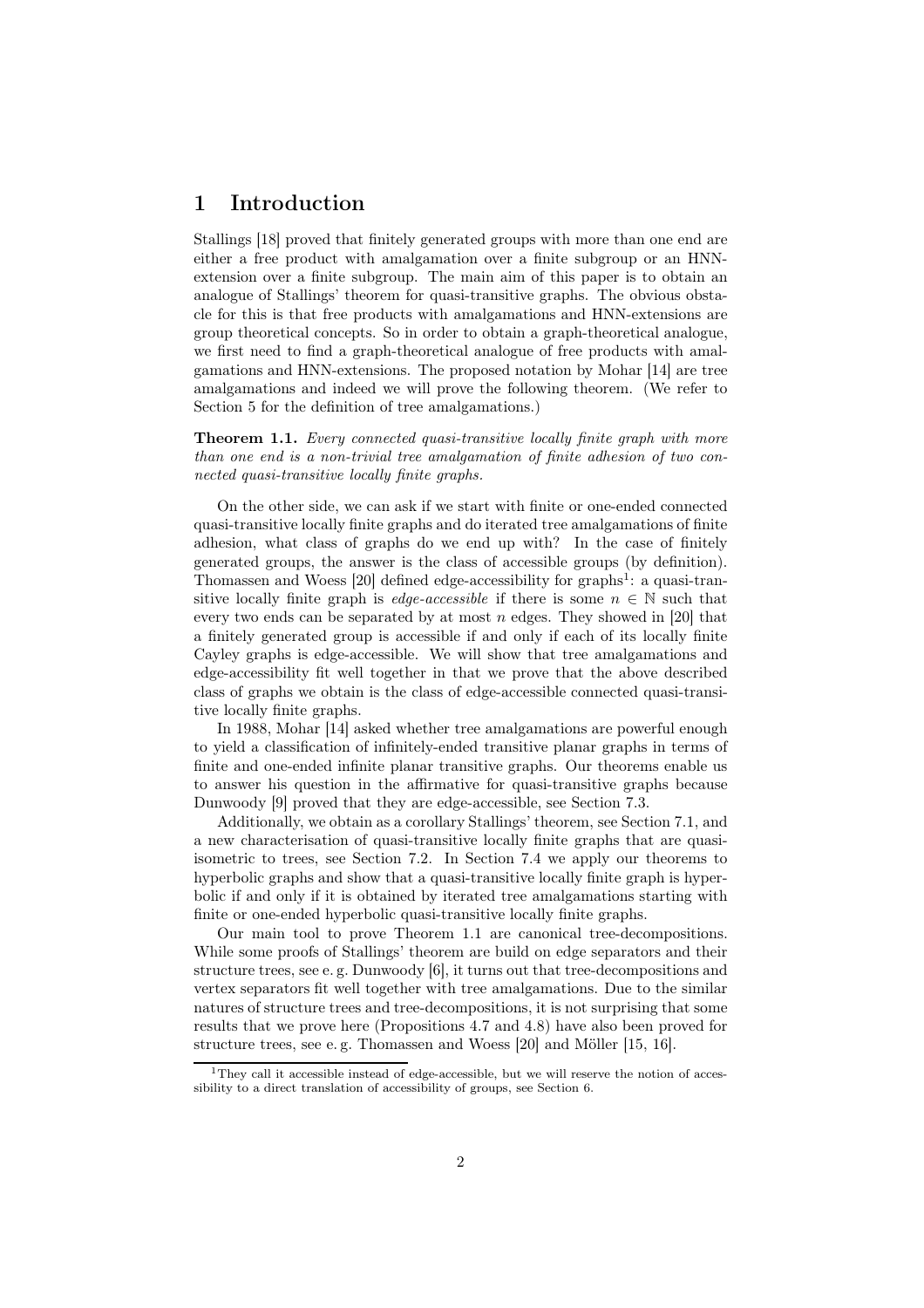# 2 Preliminaries

We follow the general notations of [5] unless stated otherwise. In the following we will state the most important definitions for convenience.

Let  $G = (V(G), E(G))$  be a graph. A *geodesic* is a shortest path between two vertices. A ray is a one-way infinite path, the infinite subpaths of a ray are its tails. Two rays are equivalent if there exists no finite vertex set separating them eventually, i. e. two rays are equivalent if they have tails contained in the same component of  $G - S$  for every finite set S of vertices. The equivalence classes of rays in a graph are its ends. The degree of an end is the maximum number of disjoint rays in that end, if it exists. If that maximum does not exist, we say that this end has *infinite degree* and call it *thick*. An end with finite degree is called thin. An end  $\omega$  is *captured* by a set X of vertices if every ray of  $\omega$  has infinite intersection with X and it lives in X if every ray of  $\omega$  has a tail in X.

Let  $X \subseteq V(G)$ . Let G' be the graph with vertex set  $(V(G) \setminus X) \cup \{v_X\},$ where  $v_X$  is a new vertex, and edges between  $u, v \in V(G) \setminus X$  if and only if  $uv \in E(G)$  and  $v_x$  is adjacent to precisely those vertices  $y \in V(G) \setminus X$  that have a neighbour in X. We call  $G'$  the *contraction* of X in G and we say that we *contracted*  $X$ . Since edges are just vertex sets of size 2, the definition carries over to edges.

Let  $\Gamma$  be a group acting on G and let  $X \subseteq V(G)$ . The (setwise) stabilizer of X with respect to  $\Gamma$  is the set

$$
\Gamma_X := \{ g \in \Gamma \mid g(x) \in X \text{ for all } x \in X \}.
$$

An orbit of  $\Gamma$  (or a  $\Gamma$ -orbit) is a set  $\{g(x) \mid g \in \Gamma\}$  for some  $x \in V(G)$ . We say  $\Gamma$ acts transitively on G if  $V(G)$  is one Γ-orbit and Γ acts quasi-transitively on G if  $V(G)$  consists of finitely many Γ-orbits.

# 3 Canonical tree-decompositions

In this section we will look at our main tool for our proofs: tree-decompositions. A tree-decomposition of a graph G is a pair  $(T, V)$  where T is a tree and  $\mathcal{V} = (V_t)_{t \in V(T)}$  is a family of vertex sets of G such that the following holds:

- (T1)  $V(G) = \bigcup_{t \in V(T)} V_t$ .
- (T2) For every edge  $e \in E(G)$  there is a  $t \in V(T)$  such that  $V_t$  contains both vertices that are incident with e.
- (T3)  $V_{t_1} \cap V_{t_2} \subseteq V_{t_3}$  whenever  $t_3$  lies on the  $t_1 t_2$  path in T.

The sets  $V_t$  are called the parts of  $(T, V)$  and the vertices of the *decomposition* tree T are its nodes. The sets  $V_{t_1} \cap V_{t_2}$  with  $t_1t_2 \in E(T)$  are the adhesion sets of the tree-decomposition. We say that  $(T, V)$  has *finite adhesion* if all adhesion sets are finite.

Remark 3.1. Let  $t_1t_2$  be an edge of the decomposition tree T of a tree-decomposition  $(T, V)$ . For  $i = 1, 2$ , let  $T_i$  be the component of  $T - t_1 t_2$  that contains  $t_i$ . It follows from (T3) that  $V_{t_1} \cap V_{t_2}$  separates the vertices in  $\bigcup_{t \in T_1} V_t$  from those in  $\bigcup_{t\in T_2} V_t$ .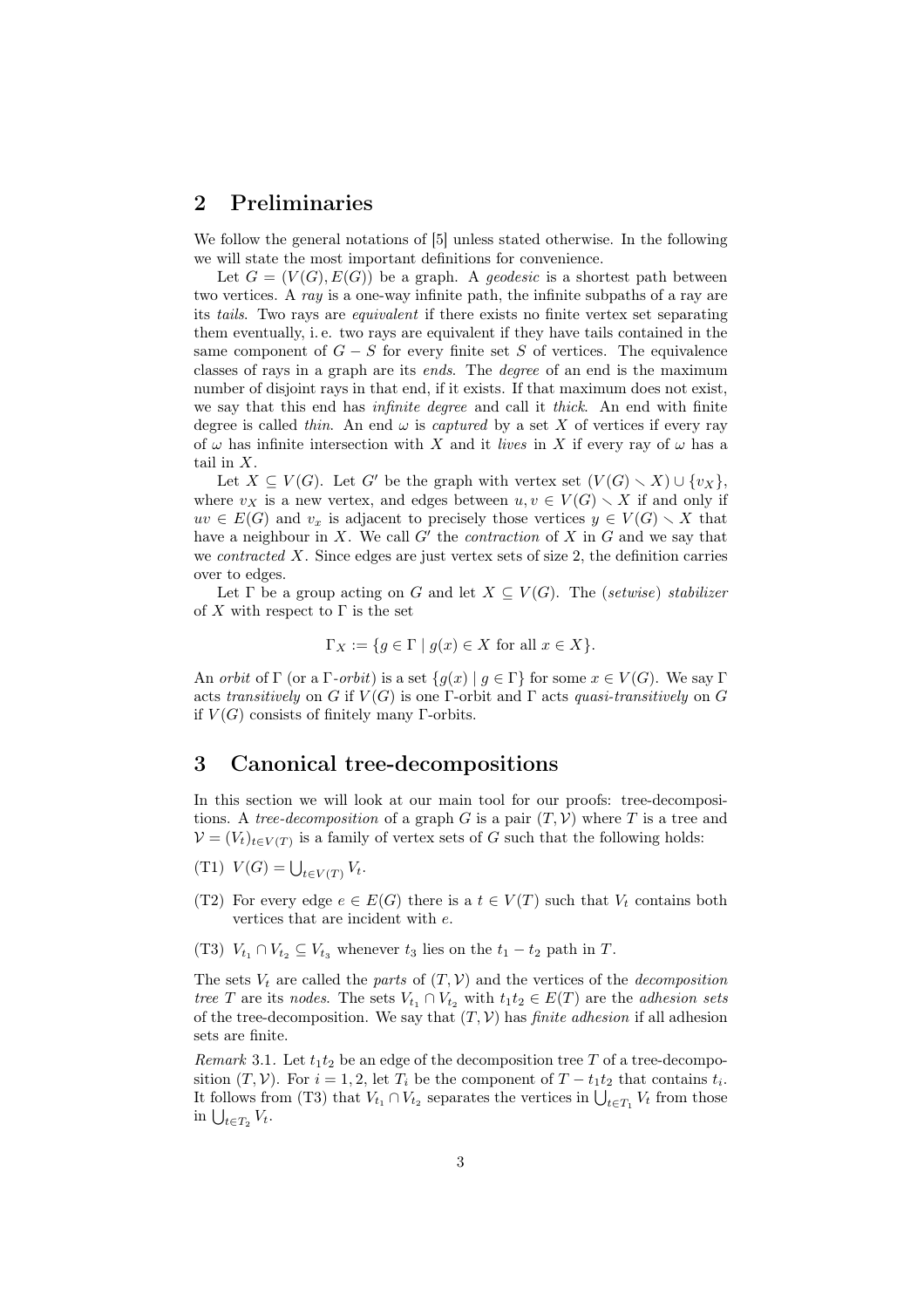We say  $(T, V)$  distinguishes two ends  $\omega_1$  and  $\omega_2$  if there is a finite adhesion set  $V_{t_1} \cap V_{t_2}$  such that one end lives in  $\bigcup_{t \in T_1} V_t$  and the other lives in  $\bigcup_{t \in T_2} V_t$ , where  $T_i$  is the maximal subtree of  $T - t_1 t_2$  containing  $t_i$ . It distinguishes them efficiently if no vertex set in G of smaller size than  $V_{t_1} \cap V_{t_2}$  separates them. For  $k \in \mathbb{N}$ , two ends of G are k-distinguishable if there is a set of k vertices of G that separates them.

Let  $\Gamma$  be a group acting on G. If every  $\gamma \in \Gamma$  maps parts of  $(T, V)$  to parts and thereby induces an automorphism of T we say that  $(T, V)$  is  $\Gamma$ -invariant.

The following theorem by Carmesin et al. will be the main result we are building on.

**Theorem 3.2.** [2] Let G be a locally finite graph, let  $\Gamma$  be a group acting on G and let  $k \in \mathbb{N}$ . Then there is a  $\Gamma$ -invariant tree-decomposition of G of adhesion at most k that efficiently distinguishes all k-distinguishable ends. П

## 4 Basic tree-decompositions

The aim of this section is first to modify the tree-decomposition of Theorem 3.2 and then to prove some properties of the newly obtained tree-decomposition, in particular, where the tree-decomposition captures the ends of the graph. Our first step in modifying the tree-decomposition of Theorem 3.2 will be to make all adhesion sets connected while keeping the action of  $\Gamma$  on  $(T, V)$ .

**Proposition 4.1.** Let  $\Gamma$  be a group acting on a locally finite graph G and let  $(T, \mathcal{V}) := (T, (V_t)_{t \in V(T)})$  be a  $\Gamma$ -invariant tree-decomposition of G of finite adhesion. Then there is a  $\Gamma$ -invariant tree-decomposition  $(T, \mathcal{V}') := (T, (V'_t)_{t \in V(T)})$ of G such that every adhesion set of  $(T, V')$  is finite and connected and such that  $V_t \subseteq V'_t$  for every  $t \in V(T)$ .

*Proof.* Let u and v be two vertices of an adhesion set of  $(T, V)$ . Assume that  $\mathcal{P}_{uv}$ is the set of all geodesics between u and v and assume that  $V_{uv}$  is the set of all vertices of G that lie on the paths of  $\mathcal{P}_{uv}$ . For a part  $V_t$  let  $V'_t$  be the union of  $V_t$  with all sets  $V_{uv}$  where u and v lie in an adhesion set contained in  $V_t$ . Let  $\mathcal{V}' := \{V'_t \mid t \in V(T)\}$ . We claim that  $(T, \mathcal{V}')$  is a tree-decomposition. By construction it has the desired properties, i. e. every adhesion set is connected and  $V_t \subseteq V'_t$  and, since G is locally finite and since the adhesion sets of  $(T, V)$ are finite, every adhesion set of  $(T, \mathcal{V}')$  is finite. Since we made no choices when adding all possible geodesics to the adhesion sets,  $\Gamma$  still acts on  $(T, \mathcal{V}')$ .

As every element of  $V'$  is a superset of some element of  $V$ , we just have to verify (T3) to see that  $(T, V')$  is a tree-decomposition. To see this, let  $x \in$  $V'_{t_1} \cap V'_{t_2}$  for  $t_1, t_2 \in V(T)$  and let  $t_3$  be on the  $t_1-t_2$  path  $s_1, \ldots, s_n$  in T with  $s_1 = t_1$  and  $s_n = t_2$ . If  $x \in V_{t_1} \cap V_{t_2}$ , then we have  $x \in V_{t_3} \subseteq V'_{t_3}$  as  $(T, V)$  is a tree-decomposition. If  $x \in (V_{t_1} \setminus V_{t_1}) \cap V_{t_2}$ , then it lies on a geodesic P between two vertices  $x_1, x_2$  of an adhesion set of  $(T, V)$  in  $V_{t_1}$ . Since every adhesion set  $V_{s_i} \cap V_{s_{i+1}}$  separates  $V_{s_1}$  from  $V_{s_n}$  and since  $x \in V_{t_2}$ , the path P must pass through  $V_{s_i} \cap V_{s_{i+1}}$ . Thus, either P contains two vertices  $u, v$  of  $V_{s_i} \cap V_{s_{i+1}}$  such that x lies on the u-v subpath P' of P, or x lies in  $V_{s_i} \cap V_{s_{i+1}}$ . In the first case, we added P' to the adhesion set  $V_{s_i} \cap V_{s_{i+1}}$  because P' is a geodesic with its end vertices in  $V_{s_i} \cap V_{s_{i+1}}$ . Thus, in both cases x lies in  $V_{s_i} \cap V_{s_{i+1}}$  and thus in  $V'_{t_3}$ . If  $x \in (V'_{t_1} \setminus V_{t_1}) \cap (V'_{t_2} \setminus V_{t_2})$ , let  $t_4 \in V(T)$  with  $x \in V_{t_4}$ . By the previous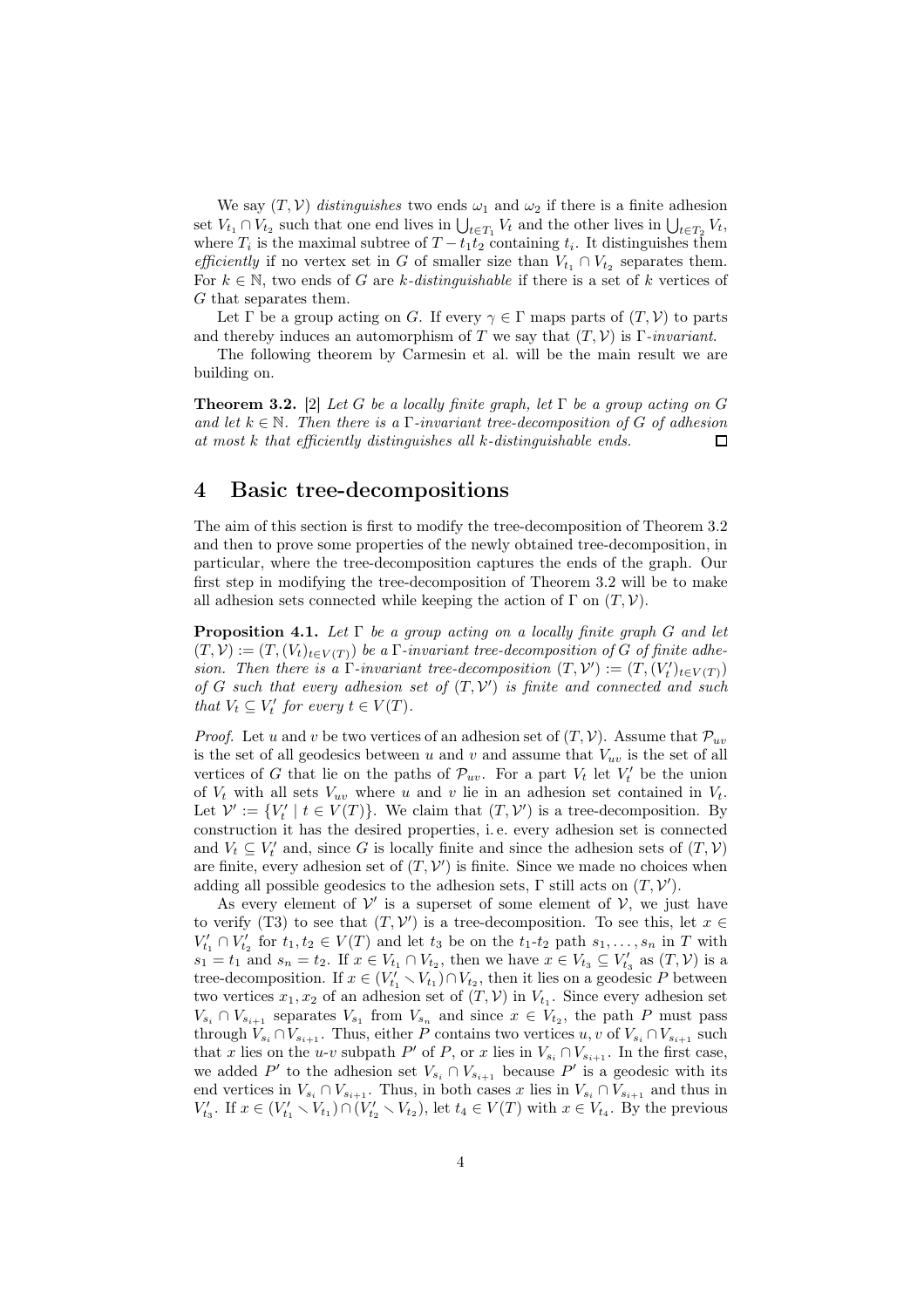case, x lies in  $V'_t$  for every t on the  $t_1-t_4$  or  $t_2-t_4$  paths in T. Since T is a tree, these cover the path  $s_1, \ldots, s_n$  and hence  $x \in V'_{t_3}$ . This proves that  $(T, \mathcal{V}')$  is a tree-decomposition.  $\Box$ 

We call a tree-decomposition of a graph  $G$  *connected* if all parts induce connected subgraphs of G.

The step to make the adhesion sets connected is just an intermediate step for us as we aim for connected parts, i. e. we aim for connected tree-decompositions. The next lemma ensures that in connected graphs all parts are connected if all adhesion sets are connected.

#### Lemma 4.2. If all adhesion sets of a tree-decomposition of a connected graph are connected, then the tree-decomposition is connected.

*Proof.* Let G be a graph and let  $(T, V)$  be a tree-decomposition of G all of whose adhesions sets are connected. Let u and w be two vertices of  $V_t$  for some  $t \in V(T)$ . Since G is connected, there is a path  $P = p_1, \ldots, p_n$  with  $p_1 = u$  and  $p_n = w$ . We choose P with as few vertices outside of  $V_t$  as possible. Let us suppose that P leaves  $V_t$ . Let  $p_i \in V_t$  such that  $p_{i+1} \notin V_t$  and let  $p_i$  be the first vertex of P after  $p_i$  that lies in  $V_t$ . As  $p_n = w \in V_t$  we know that such a vertex always exists. Let  $t' \in V(T)$  such that  $p_{i+1} \in V_{t'}$ . Then the adhesion set  $V_t \cap V_s$ , where s is the neighbour of t on the t-t' path in T, separates  $V_t$ from  $p_{i+1}$ . Hence, the definition of a tree-decomposition implies that  $p_i$  must lie in  $V_t \cap V_s$ , too. But then we can replace the subpath of P between  $p_i$  and  $p_j$ by a path in  $V_t \cap V_s$ . The resulting walk contains a path between u and w with fewer vertices outside of  $V_t$  than  $P$ . This contradiction shows that all vertices of P lie in  $V_t$  and hence  $G[V_t]$  is connected.  $\Box$ 

Most of the time we do not need the full strength of Theorem 3.2 in that it suffices to consider Γ-invariant tree-decompositions with few Γ-orbits that still distinguish some ends.

Let  $\Gamma$  be a group acting on a connected locally finite graph  $G$  with at least two ends. A Γ-invariant tree-decomposition  $(T, V)$  of G is a basic tree-decomposition (with respect to  $\Gamma$ ) if it has the following properties:

- (i)  $(T, V)$  distinguishes at least two ends.
- (ii) Every adhesion set of  $(T, V)$  is finite.
- (iii)  $\Gamma$  acts on  $(T, V)$  with precisely one orbit on  $E(T)$ .

If it is clear from the context which group we consider, we just say that  $(T, V)$ is a basic tree-decomposition of  $G$ . It follows from Theorem 3.2 that basic tree-decompositions always exist:

Corollary 4.3. Let  $\Gamma$  be a group acting on a locally finite graph G with at least two ends. Then there is a basic tree-decomposition  $(T, V)$  for  $G$ .

*Proof.* By Theorem 3.2, we find a Γ-invariant tree-decomposition  $(T, V)$  of bounded adhesion that separates some ends. Let  $tt'$  be an edge of T such that  $V_t \cap V_{t'}$  separates some ends. Let  $E_{tt'}$  be the orbit of  $tt'$ , i.e. the set  ${g(tt') | g \in \Gamma}$ , and let T' be obtained from T by contracting each component C of  $T - E_{tt'}$  to a single vertex  $t_C$ . We set  $V_{t_C} := \bigcup_{s \in C} V_s$  and set  $\mathcal{V}'$  be the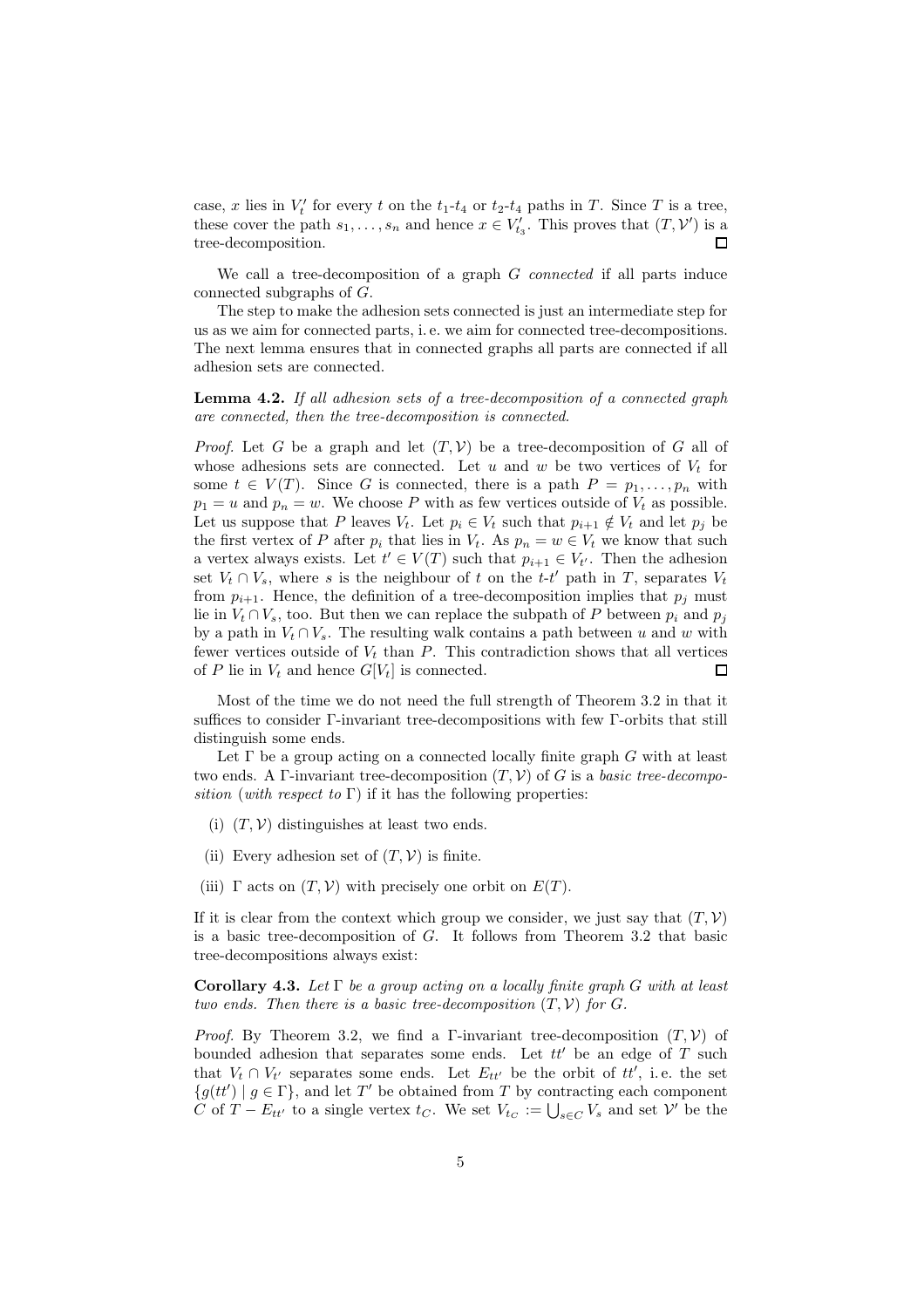set of those sets  $V_{t_C}$ . It is easy to see that  $(T', \mathcal{V}')$  is a basic tree-decomposition with respect to  $\Gamma$ : the only non-trivial requirement is that  $(T', \mathcal{V}')$  distinguishes at least two ends. But this follows from the fact that  $V_t \cap V_{t'}$  separates two ends.  $\Box$ 

Let us combine our results on connected and basic tree-decompositions.

Corollary 4.4. Let  $\Gamma$  be a group acting on a connected locally finite graph G with at least two ends. Then the following hold.

- (i) There is a connected basic tree-decomposition of G with respect to  $\Gamma$ .
- (ii) If  $(T,(V_t)_{t\in V(T)})$  is a basic tree-decomposition of G with respect to  $\Gamma$ , then there is a connected basic tree-decomposition  $(T,(V_t')_{t\in V(T)})$  of G with respect to  $\Gamma$  such that  $V_t \subseteq V'_t$  for every  $t \in V(T)$ .

*Proof.* By Corollary 4.3, there is a basic tree-decomposition of  $G$ . Having a basic tree-decomposition  $(T,(V_t)_{t\in V(T)})$ , Proposition 4.1 and Lemma 4.2 imply the existence of a connected basic tree-decomposition  $(T, (V_t')_{t \in V(T)})$  with  $V_t \subseteq V_t'$ for every  $t \in V(T)$ .

Now we investigate some of the connections between the graphs and the parts of any of the connected basic tree-decompositions. We start by showing that these tree-decompositions behave well with respect to the class of quasitransitive graphs.

**Proposition 4.5.** Let  $\Gamma$  be a group acting quasi-transitively on a connected locally finite graph G with at least two ends and let  $(T, V)$  be a connected basic tree-decomposition of G. Then for each part  $V_t \in \mathcal{V}$  its stabilizer  $\Gamma_{V_t}$  acts quasitransitively on  $G[V_t]$ .

*Proof.* If  $u \in V_t$  does not lie in any adhesion set, then none of its images  $v \in V_t$ under elements of Γ lie in an adhesion set. Hence, if  $\gamma \in \Gamma$  maps u to v, it must fix  $V_t$  setwise, as it acts on  $(T, V)$ , so it lies in the stabilizer of  $V_t$ . Thus, the intersection of  $V_t$  with the Γ-orbit of u is the  $\Gamma_{V_t}$ -orbit of u.

Now we consider the vertices in an adhesion set  $V_t \cap V_{t'}$ . Let  $V_t \cap V_s$  be another adhesion set. As  $(T, V)$  is basic, there exists  $\gamma \in \Gamma$  that maps  $V_t \cap V_{t'}$  to  $V_t \cap V_s$ . If  $\gamma$  stabilizes  $V_t$ , all vertices of  $V_t \cap V_s$  lie in  $\Gamma_{V_t}$ -orbits of the vertices of  $V_t \cap V_{t'}$ . Let us assume that  $\gamma$  does not stabilize  $V_t$  and let  $V_t \cap V_{s'}$  be another adhesion set such that the element  $\gamma' \in \Gamma$  that maps  $V_t \cap V_{t'}$  to  $V_t \cap V_{s'}$  does not stabilize  $V_t$ . Then  $\gamma' \gamma^{-1}$  maps  $V_t \cap V_s$  to  $V_t \cap V_{s'}$  and stabilizes  $V_t$ . We conclude that the number of  $\Gamma_{V_t}$ -orbits of vertices in adhesion sets of  $V_t$  is at most twice the number of  $\Gamma$ -orbits of vertices in adhesion sets of  $V_t$ .  $\Box$ 

Subtrees of connected basic tree-decompositions that contain a common adhesion set cannot be to large as the following lemma shows.

**Lemma 4.6.** Let  $\Gamma$  be a group acting quasi-transitively on a connected locally finite graph G with at least two ends and let  $(T, V)$  be a connected basic treedecomposition of G with respect to Γ. For an adhesion set X let  $T_X$  be the maximal subtree of T such that  $X \subseteq V_t$  for all  $t \in V(T_X)$ . Then the diameter of  $T_X$  is at most 2.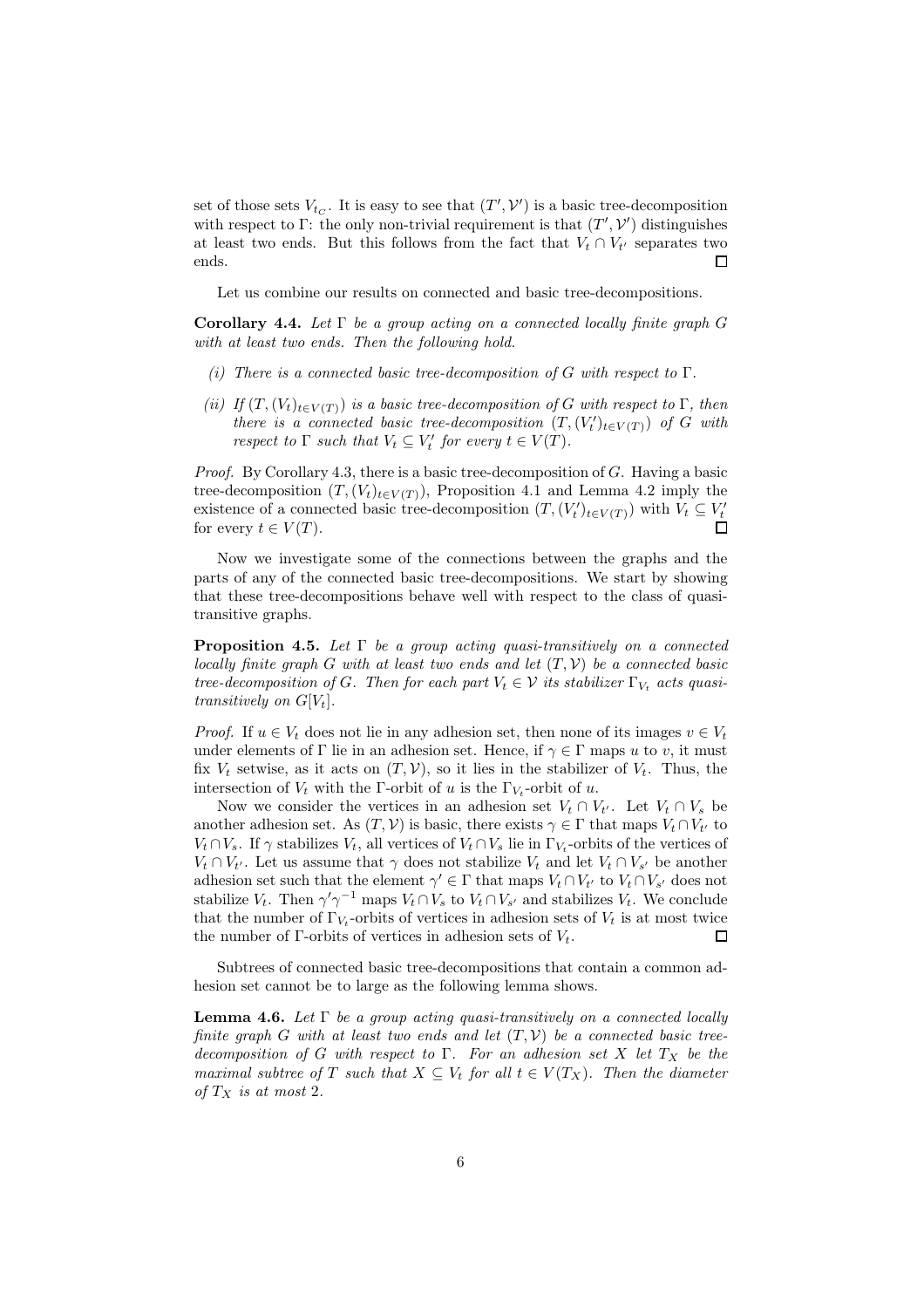*Proof.* Suppose the diameter of  $T_X$  is at least 3. We have  $V_t \cap V_{t'} = X$  for every  $tt' \in E(T_X)$  since X is contained in every adhesion set  $V_t \cap V_{t'}$  and since they all have the same size. Let  $R = \ldots t_0 t_1 \ldots$  be a maximal path in  $T_X$ . We shall show that  $R$  is a double ray.

Let us suppose that  $t_{i+3}$  is the last vertex on R. As  $(T, V)$  is basic, we find  $\gamma \in \Gamma$  such that  $\gamma(t_i t_{i+1}) = t_{i+2} t_{i+3}$ . Note that  $\gamma$  fixes  $X = V_{t_i} \cap V_{t_{i+1}} =$  $V_{t_{i+2}} \cap V_{t_{i+3}}$  setwise. If  $\gamma(t_i) = t_{i+2}$ , then  $\gamma(t_{i+2})$  is a neighbour of  $t_{i+3}$  distinct from  $t_{i+2}$  that contains X, a contradiction to the choice of i. If  $\gamma(t_i) = t_{i+3}$ , then  $\gamma$  fixes the edge  $t_{i+1}t_{i+2}$  but neither of its incident vertices. Let  $\gamma' \in \Gamma$  map  $t_{i+1}t_{i+2}$  to  $t_{i+2}t_{i+3}$ . Note that  $\gamma'$  fixes X setwise, too. Then either  $\gamma'$  or  $\gamma'\gamma$ maps  $t_i$  to a neighbour of  $t_{i+3}$  distinct from  $t_{i+2}$ . This is again a contradiction, which shows that  $R$  has no last vertex. Analogously,  $R$  has no first vertex. So it is a double ray.

Note that the part of some node of  $T_X$  contains X properly as  $G = X$  is finite otherwise. But as  $\Gamma$  acts transitively on  $E(T)$ , we have at most two  $\Gamma$ -orbits on  $V(T)$ . Hence infinitely many parts of R contain X properly. Thus and since each  $V_{t_i}$  is connected, one vertex of X must have infinitely many neighbours. This contradiction to local finiteness shows the assertion.  $\Box$ 

Our next result is a characterisation of the finite parts of a connected basic tree-decomposition.

**Proposition 4.7.** Let  $\Gamma$  be a group acting quasi-transitively on a connected locally finite graph G with at least two ends and let  $(T, V)$  be a connected basic tree-decomposition of G. Then the degree of a node  $t \in V(T)$  is finite if and only if  $V_t$  is finite.

Proof. Note that each vertex lies in only finitely many adhesion sets as we only have one orbit of adhesion sets and as  $G$  is locally finite. So if  $V_t$  is finite, then the degree of  $t$  is finite, too.

Now let us assume that the degree of t is finite. Let U be a subset of  $V_t$  that consists of one vertex from each  $\Gamma_{V_t}$ -orbit that meets  $V_t$ . By Proposition 4.5 the set  $U$  is finite. The vertices in  $U$  have bounded distance to the union  $W$  of all adhesion sets in  $V_t$ . As they meet all  $\Gamma_{V_t}$ -orbits and  $\Gamma_{V_t}$  fixes W setwise, all vertices in  $V_t$  have bounded distance to W. Note that W is finite as t has finite degree. Since  $G$  is locally finite,  $V_t$  must be finite.  $\Box$ 

Let  $(T, V)$  be a tree-decomposition of a graph G. We say that an end  $\eta$  of T captures an end  $\omega$  of G if for every ray  $R = t_1, t_2, \ldots$  in  $\eta$  the union  $\bigcup_{i \in \mathbb{N}} V_{t_i}$ captures  $\omega$  and a node of T captures  $\omega$  if its part does so.

Let us now investigate where the ends of G lie in  $(T, V)$ .

**Proposition 4.8.** Let G be a graph and let  $(T, V)$  be a connected tree-decomposition of G such that the maximum size of its adhesion sets is at most  $k \in \mathbb{N}$ . Then the following holds.

- (i) Each end of G is captured either by an end or by a node of  $T$ .
- (ii) Every thick end of  $G$  is captured by a node of  $T$ .
- (iii) Every end of  $T$  captures a unique thin end of  $G$ , which has degree at most k.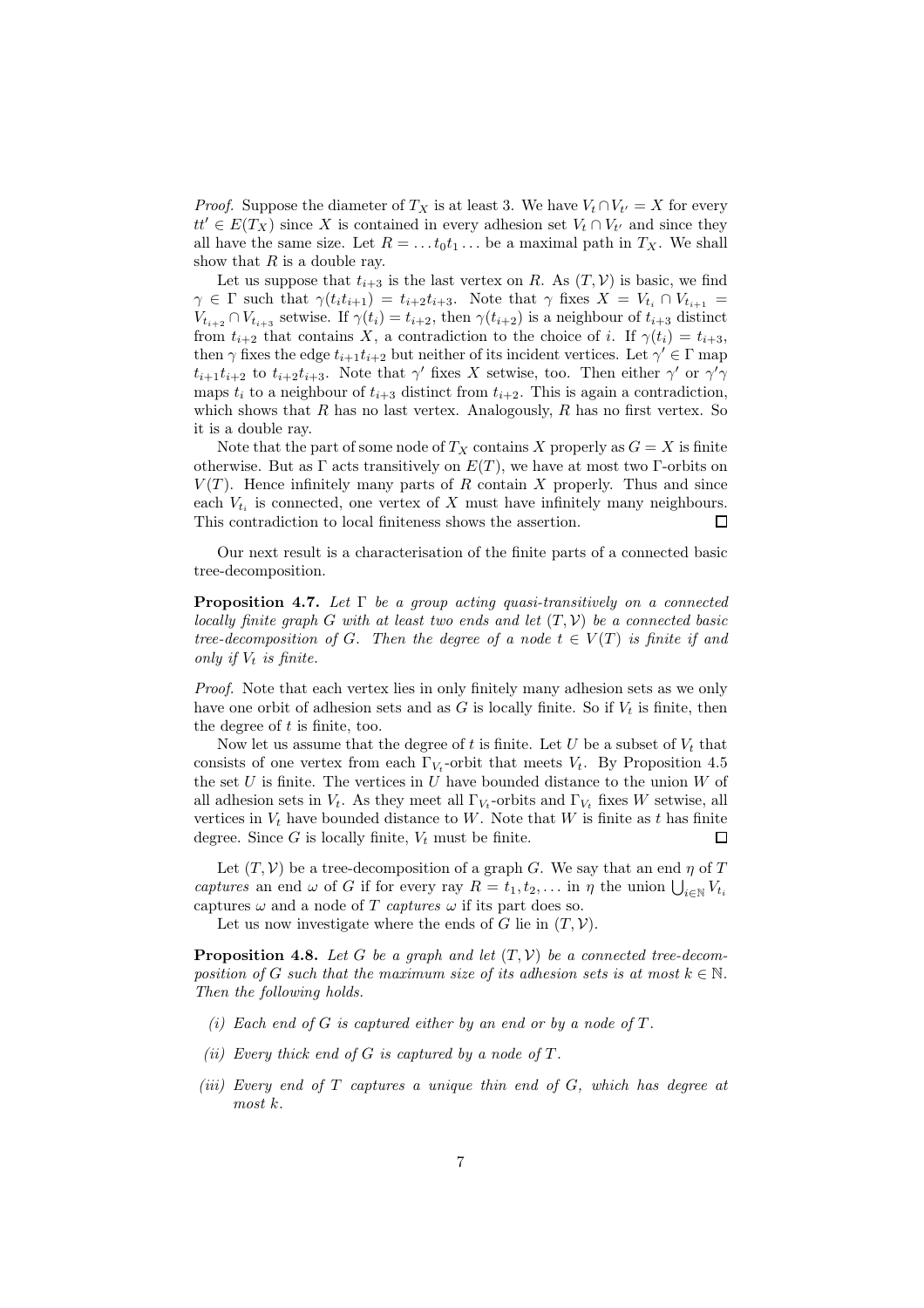## (iv) Assume that  $\Gamma$  acts quasi-transitively on G and that  $(T, V)$  is  $\Gamma$ -invariant with only finitely many  $\Gamma$ -orbits on  $E(T)$ . Every end of G that is captured by a node  $t \in V(T)$  corresponds to a unique end of  $G[V_t]$ .

*Proof.* Let  $\omega$  be an end of G and let Q, R be two rays in  $\omega$ . For an edge  $st \in E(T)$ let  $T_s$  and  $T_t$  be the subtrees of  $T - st$  with  $s \in V(T_s)$  and  $t \in V(T_t)$ . If the ray Q has all but finitely many vertices in  $\bigcup_{x \in V(T_s)} V_x$  and R has all but finitely many vertices in  $\bigcup_{x \in V(T_t)} V_x$  or vice versa, then we have a contradiction as Q and  $R$  cannot lie in the same end if they have tails that are separated by the finite vertex set  $V_s \cap V_t$ . We now orient the edge st from s to t if Q and R lie in  $\bigcup_{x\in V(T_t)} V_x$  eventually and we orient it from t to s if the rays lie in  $\bigcup_{x\in V(T_s)} V_x$ eventually. Obviously, every node of  $T$  has at most one outgoing edge. Let  $t_Q, t_R$  be nodes of T such that the first vertex of Q lies in  $V_{t_Q}$ , and the first vertex of R lies in  $V_{t_R}$ , and let  $P_Q$  and  $P_R$  be the maximal (perhaps infinite) directed paths in our orientation of T that start at  $t_Q$  and  $t_R$ , respectively. Note that if  $P_Q$  and  $P_R$  meet at a vertex, they continue in the same way. Thus, if they meet, they either end at a common vertex or have a common infinite subpath. We shall show that  $P_Q$  and  $P_R$  meet. Let P be the  $t_Q$ - $t_R$  path in T. Then there is a unique sink  $x$  on it as every node of  $T$  has at most one outgoing edge. This sink is a common node of  $P_Q$  and  $P_R$ . If  $P_Q$  and  $P_R$  end at a node, this node captures  $\omega$  and if they share a common infinite subpath, this is a ray whose end captures  $\omega$ . We proved (i).

Now let us assume that  $\omega$  has degree at least  $k + 1$ . Then there are  $k + 1$ pairwise disjoint rays  $R_1, \ldots, R_{k+1}$  in  $\omega$ . Let  $t_i, P_i$  be a node and a path of T defined for  $R_i$  as we defined  $t_R$  and  $P_R$  for the ray R. By an easy induction, we can extend the above argument that  $P_Q$  and  $P_R$  meet to obtain that all  $P_1, \ldots, P_{k+1}$  have a common node x. Let us suppose that  $\omega$  is captured by an end  $\eta$  of T. Let y be the node of T that is adjacent to x and that separates x and  $\eta$ . Then all rays  $R_i$  must contain a vertex of  $V_x \cap V_y$ . This is not possible as  $V_x \cap V_y$  contains at most k vertices and the rays  $R_i$  are disjoint. This contradiction shows (ii) and the second part of (iii).

Let  $R, Q$  be two rays that lie in ends of  $G$  that are captured by the same end  $\eta$  of T. With the notations  $P_Q, P_R$  as above, the intersection  $P_Q \cap P_R$  is a ray in  $\omega$ . As G is locally finite and  $(T, V)$  is a connected tree-decomposition, there are infinitely many disjoint paths between  $O$  and  $R$  and thus, they are equivalent and lie in the same end of  $G$ . This proves (iii).

To prove (iv), let us assume that  $\Gamma$  acts quasi-transitively on G and has finitely many orbits on the edges of the decomposition tree T. Let  $\omega$  be an end of G that is captured by a node  $t \in V(T)$  and let R be a ray in  $\omega$  that starts at a vertex in  $V_t$ . Since  $V_t$  captures  $\omega$ , there are infinitely many vertices of  $V_t$  on R. Whenever R leaves  $V_t$  through an adhesion set, it must reenter it through the same adhesion set by Remark 3.1. We replace every such subpath  $P$ , where the end vertices of P lie in a common adhesion set and the inner vertices of P lie outside of  $V_t$ , by a geodesic in  $G[V_t]$  between the end vertices of P. We end up with a walk  $W$  with the same starting vertex as  $R$ . We shall see that  $W$  contains a one-way infinite path. First, we recursively delete closed subwalks of W to end up with a path  $R'$ . Since G is locally finite and R meets  $V_t$  infinitely often, R contains vertices of  $V_t$  that are arbitrarily far away from the starting vertex

<sup>&</sup>lt;sup>2</sup>This shall mean that for every end  $\omega$  of G that is captured by  $t \in V(T)$  there is a unique end  $\omega_t$  of  $G[V_t]$  with  $\omega_t \subset \omega$ .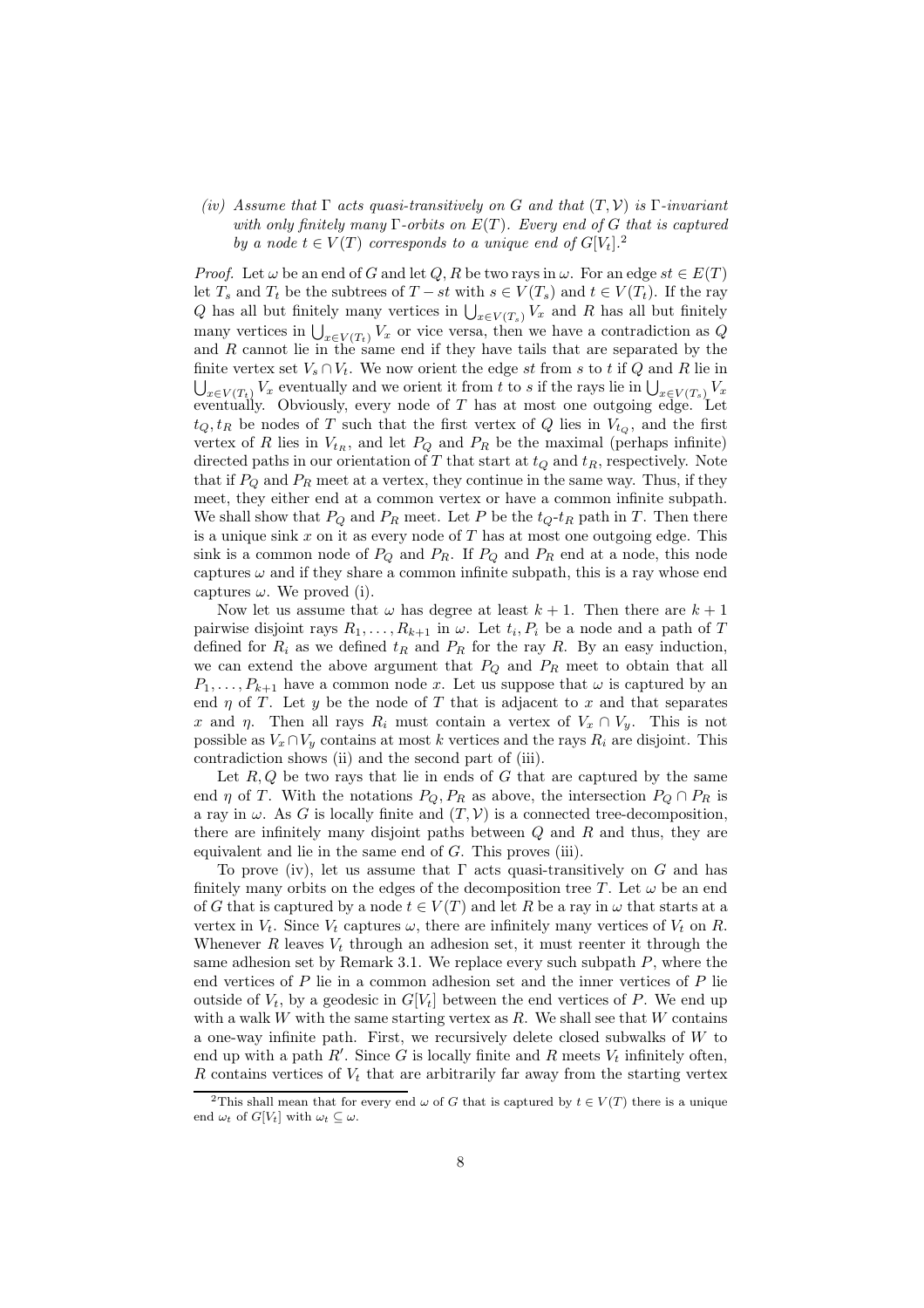of R. As we only took geodesics to replace the subpaths of R that were outside of  $V_t$  and as  $\Gamma$  acts on  $(T, V)$  with only finitely many orbits on the edges of T, these replacement paths have a bounded length. Hence, W eventually leaves every ball of finite diameter around its starting vertex. This implies that  $R'$  is a ray. Obviously, R and R' are equivalent. Thus,  $G[V_t]$  contains a ray in  $\omega$ . Let  $\omega_t$  be the end of  $G[V_t]$  that contains  $R'$  and let  $Q$  be a ray in  $\omega_t$ . Since no finite separator can separate Q and R' in  $G[V_t]$ , the rays are also equivalent in G. Thus, we have shown  $\omega_t \subseteq \omega$ .

Let  $\omega'_t$  be an end in  $G[V_t]$  different from  $\omega_t$ , let S be a finite subset of  $V_t$  that separates  $\omega_t$  from  $\omega'_t$ , and let P be a path in G connecting vertices in different components of  $G[V_t] - S$ . As before, whenever P leaves  $V_t$  through an adhesion set, it must reenter it through the same adhesion set by Remark 3.1. We again replace every such subpath, where the end vertices lie in a common adhesion set and the inner vertices lie outside of  $V_t$ , by a geodesic in  $G[V_t]$  to obtain a walk P' in  $G[V_t]$ . Since P and P' have the same endpoints and P' must meet S, we know that  $P$  either contains a vertex in  $S$ , or it contains a vertex in an adhesion set which meets  $S$ . Let  $S'$  be the set containing all vertices of  $S$  and all vertices contained in adhesion sets that meet S. There are only finitely many orbits of vertices in adhesion sets, hence there is an upper bound on the diameter of the adhesion sets. Since  $S$  is finite and  $G$  is locally finite, this implies that  $S'$  is finite. By definition, there is no path in  $G - S'$  connecting vertices in different components of  $G[V_t] - S$ . In particular, S' separates every ray in  $\omega_t$  from every ray in  $\omega'_t$ , and hence (iv) holds. П

# 5 Tree amalgamations

In this section, we prove our main result, Theorem 1.1. But before we move on to that proof, we first have to state some definitions, in particular, the main definition: tree amalgamations, a notion introduced by Mohar [14]. After we stated those definitions, we compare tree amalgamations and connected basic tree-decompositions.

For the definition of tree amalgamations, let  $G_1$  and  $G_2$  be graphs. Let  $(S_k^i)_{k \in I_i}$  be a family of subsets of  $V(G_i)$ . Assume that all sets  $S_k^i$  have the same cardinality and that the index sets  $I_1$  and  $I_2$  are disjoint. For all  $k \in I_1$  and  $\ell \in I_2$ , let  $\phi_{k\ell} : S_k^1 \to S_{\ell}^2$  be a bijection and let  $\phi_{\ell k} = \phi_{k\ell}^{-1}$ . We call the maps  $\phi_{k\ell}$  and  $\phi_{\ell k}$  bonding maps.

Let T be a  $(|I_1|, |I_2|)$ -semiregular tree, that is, a tree in which for the canonical bipartition  $\{V_1, V_2\}$  of  $V(T)$  the vertices in  $V_i$  all have degree  $|I_i|$ . Denote by  $D(T)$  the set obtained from the edge set of T by replacing every edge xy by two directed edges  $\vec{xy}$  and  $\vec{yx}$ . For a directed edge  $\vec{e} = \vec{xy} \in D(T)$ , we denote by  $\overleftarrow{e} = y\overrightarrow{x}$  the edge with the reversed orientation. Let  $f: D(T) \to I_1 \cup I_2$  be a labelling, such that for every  $t \in V_i$ , the labels of edges starting at t are in bijection to  $I_i$ .

For every  $i \in \{1,2\}$  and for every  $t \in V_i$ , take a copy  $G_t$  of the graph  $G_i$ . Denote by  $S_k^t$  the corresponding copies of  $S_k^i$  in  $V(G_t)$ . Let us take the disjoint union of the graphs  $G_t$  for all  $t \in V(T)$ . For every edge  $\vec{e} = \vec{st}$  with  $f(\vec{e}) = k$ and  $f(\overleftarrow{e}) = \ell$  we identify each vertex x in the copy of  $S_k^s$  with the vertex  $\phi_{k\ell}(x)$ in  $S_{\ell}^{t}$ . Note that this does not depend on the orientation we pick for  $\vec{e}$ , since  $\phi_{\ell k} = \phi_{k\ell}^{-1}$ . The resulting graph is called the *tree amalgamation* of the graphs  $G_1$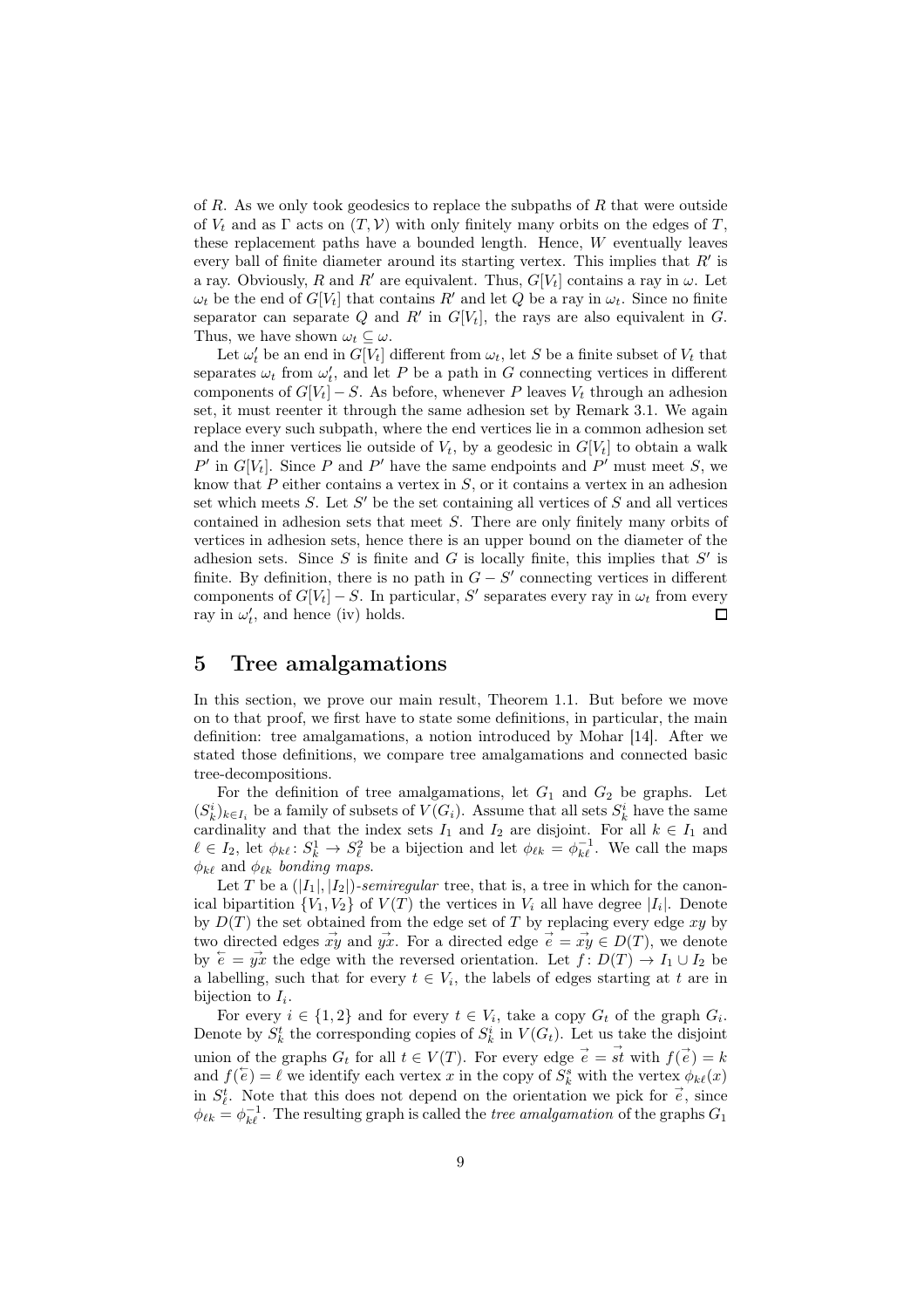and  $G_2$  over the *connecting tree* T and is denoted by  $G_1 * G_2$  or by  $G_1 *_{T} G_2$  if we want to specify the tree.

In the context of tree amalgamations the sets  $S_k^i$  are called the *adhesion sets* of the tree amalgamation. More specifically, the sets  $S_k^1$  are the adhesion sets of  $G_1$  and the sets  $S_k^2$  are the adhesion sets of  $G_2$ . If the adhesion sets of a tree amalgamation are finite, then this tree amalgamation has finite adhesion. We call a tree amalgamation  $G_1 *_{T} G_2$  trivial if for some  $t \in V(T)$  the canonical map that maps the vertices  $x \in V(G_t)$  to the vertices of  $G_1 *_{T} G_2$  that is obtained from  $x$  by all the identifications is a bijection. Note that if the tree amalgamation has finite adhesion, it is trivial if  $V(G_i)$  is the only adhesion set of  $G_i$  and  $|I_i| = 1$  for some  $i \in \{1, 2\}.$ 

We remark that the map described in the definition of a trivial tree amalgamation does not induce a graph isomorphism  $G_t \to G_1 *_{T} G_2$ : it is a bijection  $V(G_t) \to V(G_1 *_{T} G_2)$  but need not induce a bijection  $E(G_t) \to E(G_1 *_{T} G_2)$ .

The *identification length* of a vertex  $x \in V(G_1 *_{T} G_2)$  is the diameter of the subtree  $T'$  of  $T$  induced by all nodes  $t$  for which a vertex of  $G_t$  is identified with  $x$ . The *identification length* of the tree amalgamation is the supremum of the identification lengths of its vertices. The tree amalgamation has finite identification length if the identification length is finite.

We remark that in Mohar's definition of a tree amalgamation [14] the identification length is always at most 2. But apart from this, our definition is equivalent to his.

It is worth noting that every tree amalgamation gives rise to a tree decomposition in the following sense.

Remark 5.1. Let G be a graph. If G is a tree amalgamation  $G_1 *_{T} G_2$  of finite adhesion, then there is a naturally defined tree-decomposition of G: for  $t \in V(T)$ let  $V_t$  be the set obtained from  $V(G_t)$  after all identifications in  $G_1 * G_2$ . Set  $\mathcal{V} := \{V_t \mid t \in V(T)\}\$ . Obviously, all vertices of G lie in  $\bigcup_{t \in V(T)} V_t$  and for each edge there is some  $V_t \in \mathcal{V}$  containing it. Property (T3) of a tree-decomposition is satisfied as the copies  $G_i^v$  are arranged in a treelike way and as identifications to obtain a vertex take place in subtrees of T. So  $(T, V)$  is a tree-decomposition. If  $G_1 *_{T} G_2$  has finite adhesion, so does  $(T, V)$ . If the tree amalgamation is nontrivial, then  $T$  has at least two ends and so does  $G$ . Also,  $(T, V)$  distinguishes two ends of  $G$ : those that are captured by ends of  $T$ .

So far, the tree amalgamations do not interact with any group actions on  $G_1$  and  $G_2$ . In particular, it is easy to construct a tree amalgamation of two quasi-transitive graphs that is not quasi-transitive: e.g. take as  $G_1$  a double ray and as  $G_2$  a finite non-trivial graph. Let  $G_1$  have precisely two adhesion sets and  $G_2$  at least two, all of size 1. The tree amalgamation  $G_1 * G_2$  is not quasi-transitive.

In the following, we describe some conditions on tree amalgamations which will ensure that tree amalgamations of quasi-transitive graphs are again quasitransitive, see Lemma 5.3.

Let  $\Gamma_i$  be a group acting on  $G_i$  for  $i = 1, 2$ , let  $t \in V_i$ , let  $\gamma \in \Gamma_i$  and let  $j \in \{1,2\} \setminus \{i\}.$  We say that the tree amalgamation respects  $\gamma$ , if there is a permutation  $\pi$  of  $I_i$  such that for every  $k \in I_i$  there is  $\ell \in I_j$  such that

$$
\phi_{k\ell} = \phi_{\pi(k)\ell} \circ \gamma \mid_{S_k}.
$$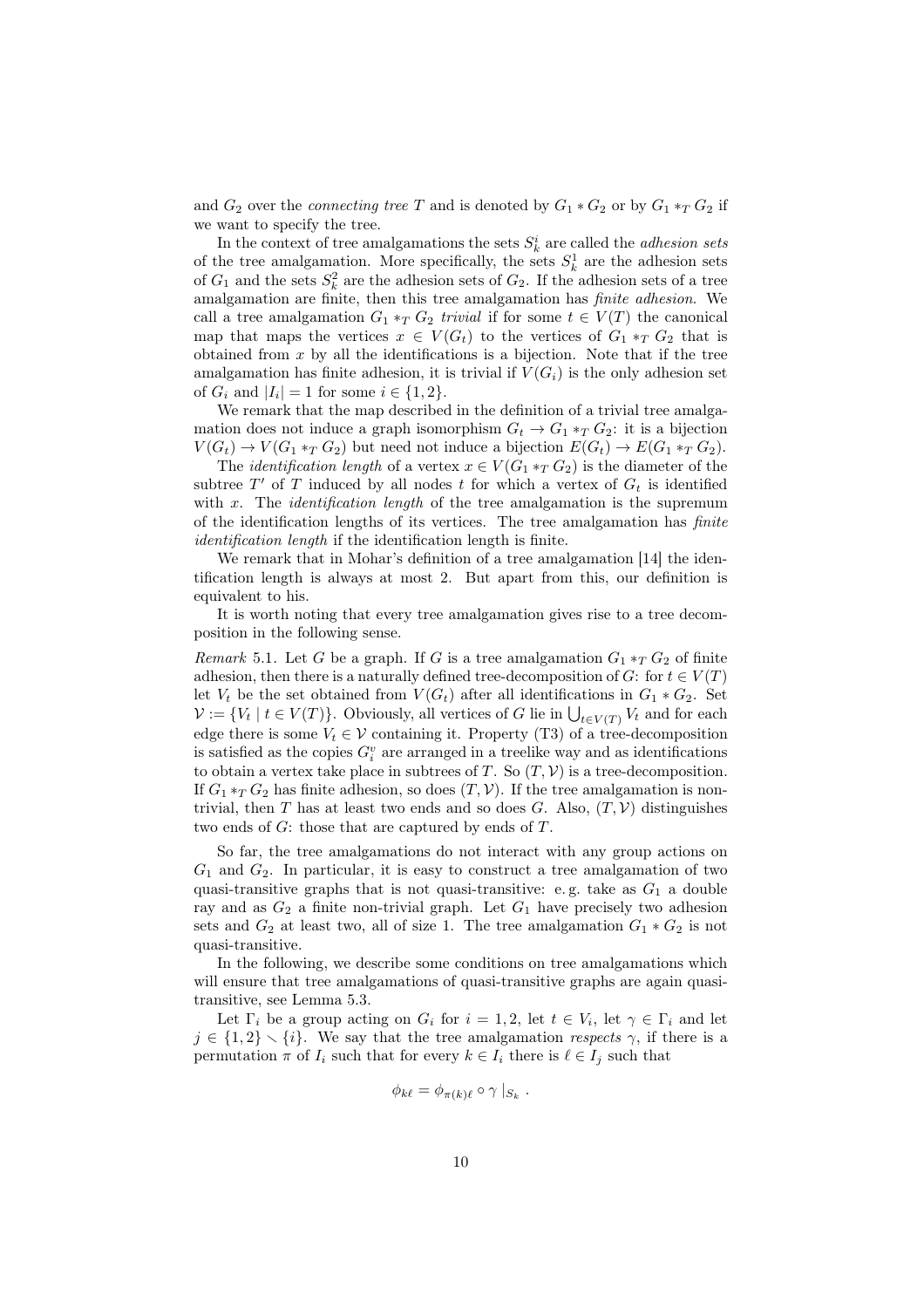Note that this in particular implies that  $\gamma(S_k) = S_{\pi(k)}$ . The tree amalgamation *respects*  $\Gamma_i$  if it respects every  $\gamma \in \Gamma_i$ .

Let  $k \in I_i$  and let  $\ell, \ell' \in I_j$ . We call the bonding maps from k to  $\ell$  and  $\ell'$ consistent if there is  $\gamma \in \Gamma_i$  such that

$$
\phi_{k\ell} = \gamma \circ \phi_{k\ell'}.
$$

We say that the bonding maps between two sets  $J_1 \subseteq I_1$  and  $J_2 \subseteq I_2$  are consistent, if they are consistent for any  $i \in \{1,2\}$ ,  $k \in J_i$ , and  $\ell, \ell' \in J_j$ .

We say that the tree amalgamation  $G_1 * G_2$  is of Type 1 respecting the actions of  $\Gamma_1$  and  $\Gamma_2$  or  $(G_1,\Gamma_1) * (G_2,\Gamma_2)$  is a tree amalgamation of Type 1 for short if the following holds:

- (i) The tree amalgamation respects  $\Gamma_1$  and  $\Gamma_2$ .
- (ii) The bonding maps between  $I_1$  and  $I_2$  are consistent.

We say that the tree amalgamation  $G_1 * G_2$  is of Type 2 respecting the actions of  $\Gamma_1$  and  $\Gamma_2$  or  $(G_1, \Gamma_1) * (G_2, \Gamma_2)$  is a tree amalgamation of Type 2 for short if the following holds:

- (o)  $G_1 = G_2 =: G, \Gamma_1 = \Gamma_2 =: \Gamma$ , and  $I_1 = I_2 =: I, \text{ and } I_3 =: J \subseteq I$  such that  $f(\overline{\vec{e}}) \in J$ , if and only if  $f(\overline{\vec{e}}) \notin J$ .
- (i) The tree amalgamation respects Γ.
- (ii) The bonding maps between J and  $I \setminus J$  are consistent.

In this second case also say that  $G_1 * G_2 = G * G$  is a tree amalgamation of G with itself.

We say that  $G_1 * G_2$  is a tree amalgamation respecting the actions of  $\Gamma_1$  and Γ<sub>2</sub> if it is of either Type 1 or Type 2 respecting the actions  $Γ_1$  and  $Γ_2$  and we speak about the *tree amalgamation*  $(G_1, \Gamma_1) * (G_2, \Gamma_2)$ .

Note that conditions (i) and (ii) in both cases do not depend on the specific labelling of the tree. This is no coincidence. In fact we will show that any two legal labellings of  $D(T)$  give isomorphic tree amalgamations, see Lemma 5.3. Furthermore, any  $\gamma \in \Gamma_i$  (interpreted as an isomorphism between parts of two such tree amalgamations) can be extended to an isomorphism of the tree amalgamations, which also implies that the tree amalgamations obtained this way are always quasi-transitive.

Before we turn to the proof of these facts, we need some notation. A legally labelled star centred at  $V_i$  is a function  $\ell$  from  $I_i$  to  $I_j$ . If the tree amalgamation is of Type 2, we further require that  $\ell(k) \in J$  if and only if  $k \notin J$ . Informally, think of this as a star whose labels on directed edges could appear on a subtree of T induced by a vertex  $t \in V_i$  and its neighbours: for  $\vec{e}$  with label k, the value  $\ell(k)$  tells us the label of  $\overleftarrow{e}$ .

An isomorphism of two legally labelled stars  $\ell, \ell'$  is a triple  $(\gamma, \pi, (\gamma_k)_{k \in I_i})$ consisting of some  $\gamma \in \Gamma_i$ , a permutation  $\pi$  of  $I_i$ , and a family  $(\gamma_k)_{k \in I_i}$  of elements of  $\Gamma_i$  such that for every  $k \in I_i$ 

$$
\phi_{k,\ell(k)} = \gamma_k \circ \phi_{\pi(k)\ell'(\pi(k))} \circ \gamma |_{S_k}.
$$

<sup>&</sup>lt;sup>3</sup>Technically this is not allowed, in particular since for the definition of  $\phi_{k\ell}$  we needed  $I_1$ and  $I_2$  to be disjoint. These technicalities can be easily dealt with by an appropriate notion of isomorphism the details of which we leave to the reader.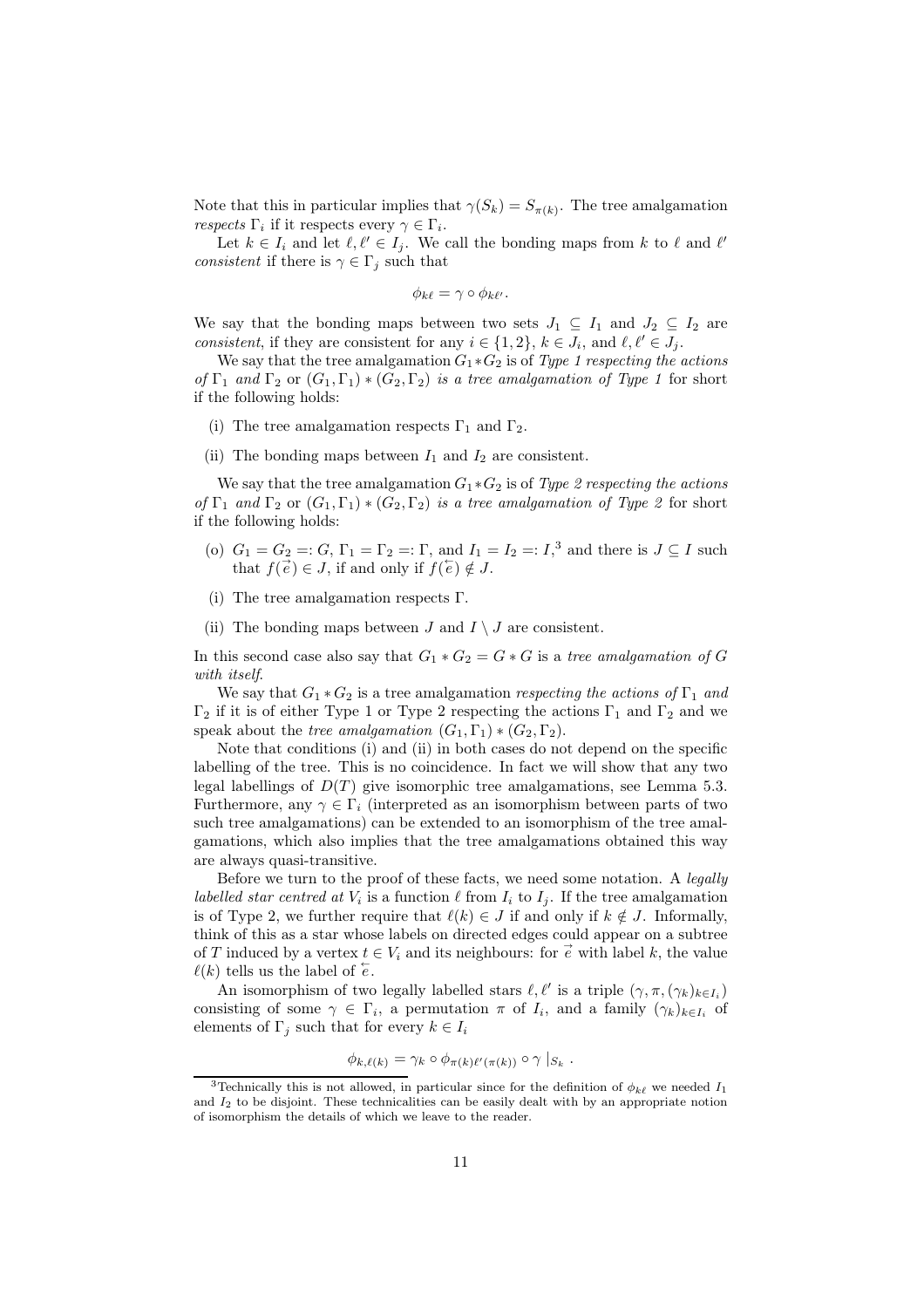In our interpretation of legally labelled stars as subtrees of  $T$ , this corresponds to an isomorphism of the corresponding subgraphs of the tree amalgamation.

**Proposition 5.2.** Let  $\ell, \ell'$  be two legally labelled stars with respect to a tree amalgamation  $(G_1, \Gamma_1) *_{T} (G_2, \Gamma_2)$  centred at  $V_i$  and let  $\gamma \in \Gamma_i$ . Then  $\gamma$  extends to an isomorphism  $(\gamma', \pi, (\gamma_k)_{k \in I_i})$  of  $\ell$  and  $\ell'$ . Furthermore, if we are given  $\tilde{k}, \tilde{k}' \in I_i$  and  $\tilde{\gamma}_k \in \Gamma_j$  such that

$$
\phi_{\tilde{k},\ell(\tilde{k})} = \tilde{\gamma}_k \circ \phi_{\tilde{k}'\ell'(\tilde{k}')} \circ \gamma \mid_{S_k},
$$

then we can choose  $\pi(\tilde{k}) = \tilde{k}'$  and  $\gamma_{\tilde{k}} = \tilde{\gamma}_k$ .

*Proof.* Since the tree amalgamation respects  $\gamma$ , there are  $\pi$  and  $\bar{\ell}: I_i \to I_j$  such that

$$
\phi_{k\bar{\ell}(k)} = \phi_{\pi(k)\bar{\ell}(k)} \circ \gamma \mid_{S_k} .
$$

Let  $\gamma_k \in \Gamma_j$  be such that  $\phi_{k\ell(k)} = \gamma_k \circ \phi_{k\bar{\ell}(k)}$ , and let  $\gamma'_k \in \Gamma_j$  be such that  $\phi_{\pi(k)\bar{\ell}(k)} = \gamma'_k \circ \phi_{\pi(k)\ell'(\pi(k))}$ . These exist by (ii); for Type 2 recall that by the definition of legally labelled stars  $k \in J$  if and only if  $\ell(k) \notin J$ . Now clearly

$$
\phi_{k\ell(k)} = \gamma_k \circ \gamma'_k \circ \phi_{\pi(k)\ell'(\pi(k))} \circ \gamma |_{S_k},
$$

thus showing that the two stars are isomorphic.

For the second part, let  $(\gamma', \pi, (\gamma_k)_{k \in I_i})$  be an isomorphism between  $\ell$  and  $\ell'$ . Let  $\tilde{k}'' = \pi^{-1}(\tilde{k}')$ . Define  $\tau(\tilde{k}) = \tilde{k}'$  and  $\tau(\tilde{k}'') = \pi(\tilde{k})$ . Let  $\delta_{\tilde{k}} = \tilde{\gamma}_k$  and let

$$
\delta_{\tilde{k}^{\prime\prime}}=\gamma_{\tilde{k}^{\prime\prime}}\circ\tilde{\gamma}_k^{-1}\circ\gamma_{\tilde{k}}.
$$

For the remaining  $k \in I_i$ , let  $\tau(k) = \pi(k)$  and  $\delta_k = \gamma_k$ . It is straightforward to check that  $\gamma$ ,  $\tau$ , and  $(\delta_k)_{k \in I_i}$  define an isomorphism between  $\ell$  and  $\ell'$  with the desired properties.  $\Box$ 

**Lemma 5.3.** Let  $G_1$  and  $G_2$  be connected locally finite graphs and let  $\Gamma_i$  be a group acting quasi-transitively on  $G_i$  for  $i = 1, 2$ . Then the tree amalgamation  $(G_1, \Gamma_1) *_{T} (G_2, \Gamma_2)$  is quasi-transitive and independent (up to isomorphism) of the particular labelling of  $T$ .

*Proof.* Let  $T$  and  $T'$  be two labelled trees giving rise to tree amalgamations  $G = (G_1, \Gamma_1) *_{T} (G_2, \Gamma_2)$  and  $G = (G_1, \Gamma_1) *_{T'} (G_2, \Gamma_2)$ , respectively, such that the adhesion sets as well as the bonding maps for both tree amalgamations are the same. Let  $t \in V(T)$  and let  $t' \in V(T')$  such that  $G_t$  and  $G_{t'}$  are both isomorphic to  $G_i$ . Let  $\gamma_t \in \Gamma_i$ . We claim that there is an isomorphism  $\bar{\gamma}: G \to G'$  such that

$$
\bar{\gamma} \mid_{G_t} = \mathrm{id}_{t'} \circ \gamma_t \circ \mathrm{id}_t^{-1},
$$

where  $id_t$  and  $id_{t'}$  denote the canonical isomorphisms from  $G_i$  to  $G_t$  and  $G_{t'}$ respectively. Clearly, the lemma follows from this claim.

For the proof of the claim define the star around  $s \in V(T)$  by the map  $\ell_s$ mapping k to the label of  $\vec{e_k}$ , where  $\vec{e_k}$  is the unique edge with label k starting at s. By Proposition 5.2, there are a bijection  $\pi: N(t) \to N(t')$  and a family  $(\gamma_s \in \Gamma_j)_{s \in N(t)}$  which extend  $\gamma_t$  to an isomorphism of the stars around t and t'. Iteratively apply Proposition 5.2 to vertices at distance  $n = \{1, 2, 3, \dots\}$  from t. We obtain an isomorphism  $\pi: T \to T'$  and maps  $\gamma_s \in \Gamma_i$  for each  $s \in V_i$  such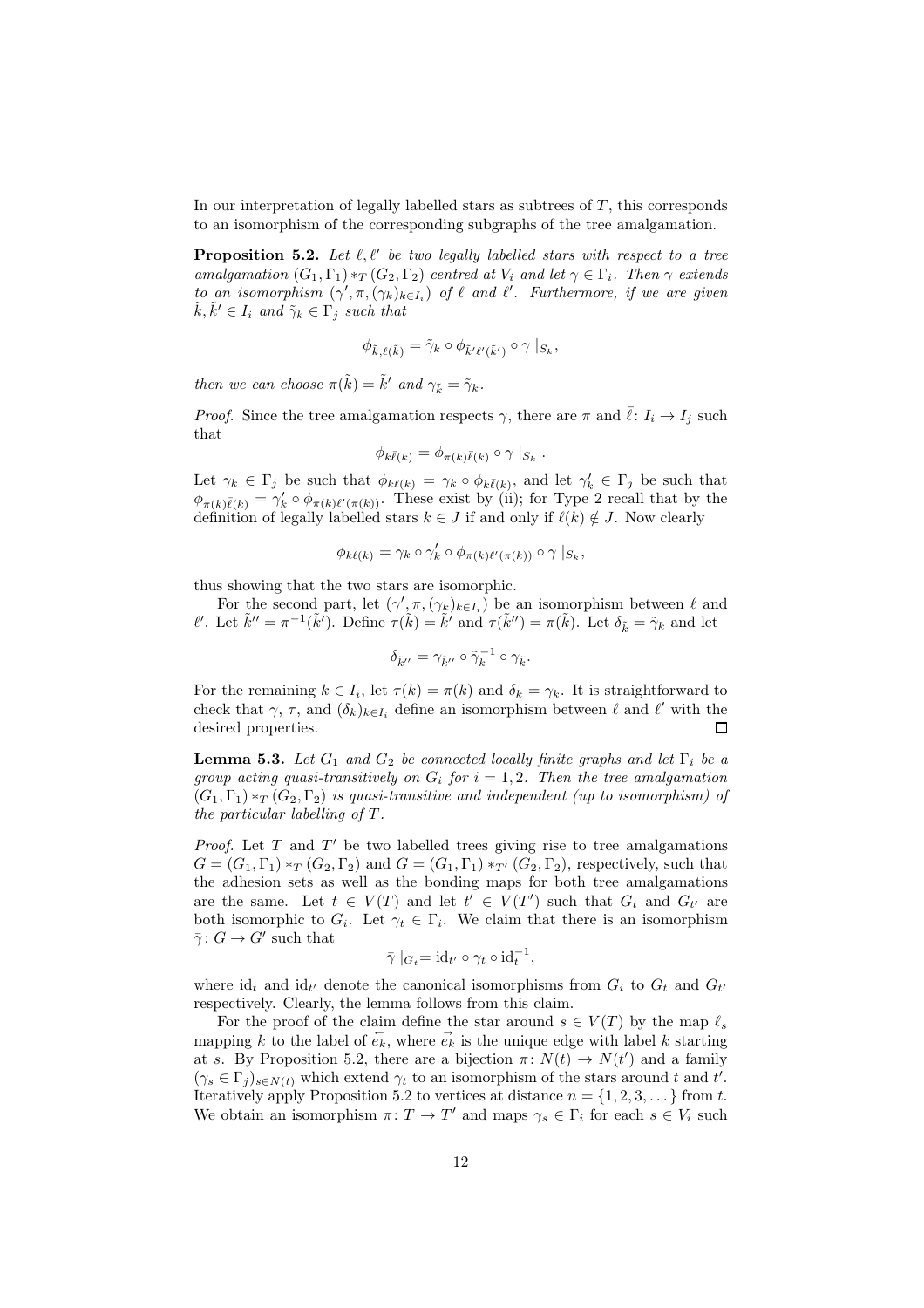that the restriction of  $\pi$  to s and its neighbours and the corresponding maps  $\gamma_x$ form an isomorphism between the stars at s and  $\pi(s)$ .

For  $v \in V(G_s)$ , define  $\overline{\gamma}(v) = \mathrm{id}_{\pi(s)} \circ \gamma_s \circ \mathrm{id}_s^{-1}(v)$ . Note that for any edge ss' the two concurring definitions given for vertices of  $G_s$  and  $G_{s'}$  that get identified for the tree amalgamation coincide. Hence  $\bar{\gamma}$  is well defined, and since it obviously maps edges to edges and non-edges to non-edges, it is the desired isomorphism.  $\Box$ 

A closer inspection of the proof of Lemma 5.3 together with Remark 5.1 shows that tree amalgamations respecting the actions of quasi-transitive groups give rise to basic tree-decompositions of  $(G_1, \Gamma_1) * (G_2, \Gamma_2)$ . The following lemma shows that the converse also holds, that is, basic tree-decompositions of quasitransitive graphs give rise to tree amalgamations respecting the actions of some quasi-transitive group on the parts.

**Lemma 5.4.** Let  $\Gamma$  be a group acting quasi-transitively on a connected locally finite graph G and let  $(T, V)$  be a connected basic tree-decomposition of G with respect to Γ. Then one of the following holds.

(1) There are  $V_t, V_{t'} \in \mathcal{V}$  such that G is a non-trivial tree amalgamation

 $G[V_t]*_T G[V_{t'}]$ 

of Type 1 respecting the actions of the stabilisers of  $G[V_t]$  and  $G[V_{t'}]$  in  $\Gamma$ .

(2) There is  $V_t \in V$  such that G is a non-trivial tree amalgamation

 $G[V_t] *_{T} G[V_t]$ 

of Type 2 respecting the actions of the stabiliser of  $G[V_t]$  in  $\Gamma$ .

*Proof.* Choose an oriented edge  $\vec{e}_0 \in D(T)$ . We say that  $\vec{e} \in D(T)$  is positively oriented, if there is  $\gamma \in \Gamma$  mapping  $\vec{e_0}$  to  $\vec{e}$ . Otherwise we say that  $\vec{e}$  is negatively oriented. If  $\Gamma$  contains an element that reverses an edge of T, then let  $\Gamma'$  be the subgroup preserving the bipartition of  $T$ . This subgroup has index 2, and still acts quasi-transitively on  $G$  and transitively on edges of  $T$ . Hence we can without loss of generality assume that no element of Γ swaps the endpoints of an edge, and thus every edge is either positively or negatively oriented, but not both.

Let s and t be the start and end point of  $\vec{e_0}$  respectively. Let  $(\vec{e_k})_{k \in K}$  be the positively oriented edges starting at s and let  $(e_{\ell})_{\ell \in L}$  be the negatively oriented edges starting at  $t$ . Without loss of generality, assume that  $K$  and  $L$  are disjoint, and that  $\vec{e_0} = \vec{e_{k_0}} = \vec{e_{\ell_0}}$ . For every  $\vec{k} \in K$  pick  $\gamma_k \in \Gamma$  which maps  $\vec{e_0}$  to  $\vec{e_k}$  (with  $\gamma_{k_0} = id$ ). For every  $\ell \in L$  pick  $\gamma_{\ell} \in \Gamma$  which maps  $\epsilon_0$  to  $\vec{e}_{\ell}$  (with  $\gamma_{\ell_0} = id$ ). If there is an element of  $\Gamma$  that maps s to t, then fix such an automorphism  $\gamma_{st}$ , and for  $k \in K, \ell \in L$  let  $\gamma'_k = \gamma_k \circ \gamma_{st}$  and  $\gamma'_\ell = \gamma_\ell \circ \gamma_{st}^{-1}$ .

Note that  $e_0$  can be mapped to any edge incident to  $e_0$  by a unique element of the form  $\gamma_k$  or  $\gamma'_k$  for some  $k \in K \cup L$ . For an arbitrary edge e, let e' be the first edge of the path connecting  $e$  to  $e_0$ . If  $\gamma_{e'} \in \Gamma$  maps  $e_0$  to  $e'$ , then by the above remark there is a unique element  $\delta_e$  of the form  $\gamma_k$  or  $\gamma'_k$  such that  $\gamma_e \circ \delta_e$  maps  $e_0$  to e. Use this to inductively construct (starting from  $\delta_{e_0} = id$ ) for each  $e \in E(T)$  an automorphism  $\gamma_e \in \Gamma$  such that  $\gamma_e(e_0) = e$ . Let  $\overline{e}^0$  be the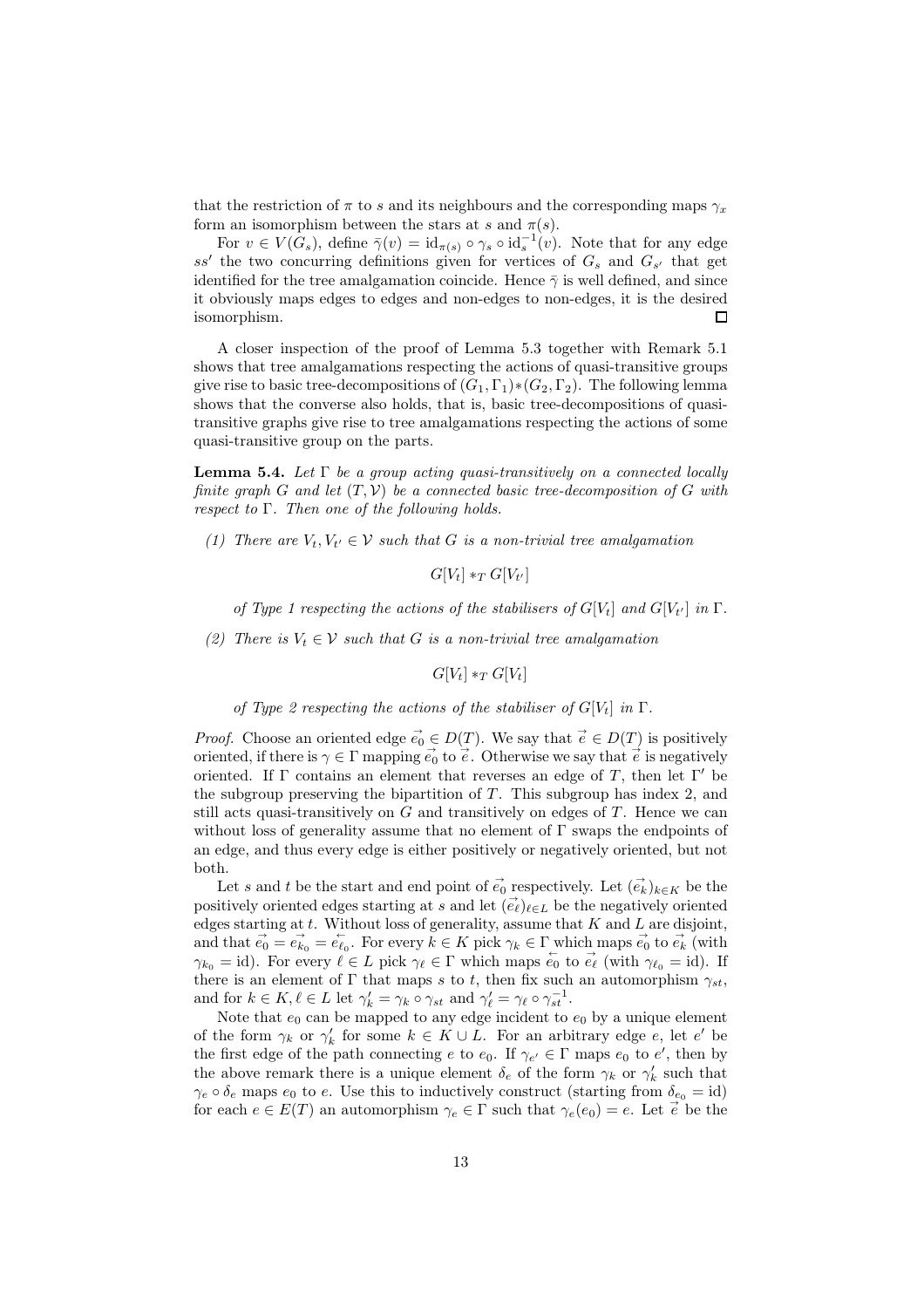orientation of e pointing away from  $e_0$  if  $e \neq e_0$  and  $\vec{e} = \vec{e_0}$  otherwise. Define the label  $f(\vec{e})$  to be the unique  $k \in K \cup L$  such that the  $\delta_e$  from above is  $\gamma_k$  or  $\gamma'_k$ . Note that  $k \in K$  if and only if  $\vec{e}$  is positively oriented. In this case define  $f(\vec{e}) = \ell_0$ , otherwise define  $f(\vec{e}) = k_0$ .

The following observation will be useful later. Let  $v$  be a vertex of  $T$ , and let  $\vec{e}$  be the first edge of the path from v to  $e_0$  (in case v is s or t this is an orientation of  $e_0$ ). Let  $\Delta_v = \{\delta_f \mid v \in f, f \neq e\}.$ 

- If all edges starting at  $v$  are positively (resp. negatively) oriented, then  $\Delta_v = \{ \gamma_k \mid k_0 \neq k \in K \}$  (resp.  $\Delta_v = \{ \gamma_\ell \mid \ell_0 \neq \ell \in L \}$ ).
- Otherwise, if  $\vec{e}$  is positively (resp. negatively) oriented, then  $\Delta_v = \{\gamma_k, \gamma'_\ell \mid$  $k_0 \neq k \in K, \ell \in \ell$  {resp.  $\Delta_v = \{ \gamma'_k, \gamma_\ell \mid k \in K, \ell_0 \neq \ell \in L \}$  ).

In particular, taking into account the label of  $\vec{e}$ , in the first case the edges starting at v are labelled bijectively by  $K$  (resp. L), while in the second case they are labelled bijectively by  $K \cup L$ .

Next we show how this labelling defines a tree amalgamation. First assume there is no automorphism  $\gamma \in \Gamma$  mapping s to t. Then all positively oriented edges must point from  $V_1$  to  $V_2$ , where  $V_1 \cup V_2$  is the bipartition of T with  $s \in V_1$ —this corresponds to the first case in the above observation. Let  $G_1$  be isomorphic to  $G[V_s]$ , and let  $G_2$  be isomorphic to  $G[V_t]$ . Let id<sub>s</sub> and id<sub>t</sub> be the respective isomorphisms.

For the definition of the adhesion sets let  $I_1 = K$  and  $I_2 = L$ . For  $k \in K$  let  $t_k$  be the endpoint of  $\vec{e_k}$  and define  $S_k = \mathrm{id}_s^{-1}(V_s \cap V_{t_k})$ . Similarly, for  $\ell \in L$ , let  $s_{\ell}$  be the endpoint of  $\vec{e}_{\ell}$  and define  $S_k = \mathrm{id}_{t}^{-1}(V_t \cap V_{s_{\ell}})$ . Finally, define the adhesion maps by  $\phi_{k\ell} = id_t^{-1} \circ \gamma_{\ell} \circ \gamma_k^{-1} \circ id_s |_{S_k}$ .

The labels of directed edges starting at each vertex are in bijection to K or L depending on whether the vertex is in  $V_1$  or  $V_2$ . Hence the above information together with the labelling defines a tree amalgamation. If  $\Gamma_i$  is a group acting on  $G_i$  in the same way as the setwise stabiliser (in  $\Gamma$ ) of  $G_s$ , of  $G_t$  acts on  $G_s$ , on  $G_t$  respectively, then it is straightforward to verify that this tree amalgamation is of Type 1 respecting the actions. Note that the possible replacement of Γ by  $\Gamma'$  changes neither  $\Gamma_1$  nor  $\Gamma_2$ .

It only remains to show that the tree amalgamation is isomorphic to  $G$ . Let  $e_v$  be the first edge on the path from  $v \in V(T)$  to  $e_0$ . If  $v \in V_1$ , then set  $id_v = \gamma_{e_v} \circ id_s$ . Otherwise set  $id_v = \gamma_{e_v} \circ id_t$ . It is easy to verify that for an edge  $e = uv$  with labels  $f(\vec{e}) = k$ ,  $f(\vec{e}) = \ell$  we have that  $\mathrm{id}_v^{-1} \circ \mathrm{id}_u = \phi_{k\ell}$ , and this clearly shows that the tree amalgamation is isomorphic to G.

The proof in the case where there is  $\gamma_{st}$  mapping s to t is very similar to the first case. Define  $G_1$  and  $G_2$  as before, but make sure that  $\gamma_{st} \circ id_s = id_t$ . This ensures that the actions  $\Gamma_1$  on  $G_1$  and  $\Gamma_2$  on  $G_2$  are the same, hence we can without loss of generality assume that  $G_1 = G_2$  and  $\Gamma_1 = \Gamma_2$ .

Set  $I_1 = I_2 = K \cup L$  and let  $J = K$ . Recall that  $f(\vec{e}) \in K$  if and only if  $f(\tilde{e}) \in L$ . Since we can map s to t, there are positively and negatively oriented edges starting at each vertex, hence the labels of edges starting at any vertex are in bijection with  $K \cup L$ . Hence (o) for tree amalgamations of Type 2 holds. Define the adhesion sets and adhesion maps exactly as above (but note that all adhesion sets end up in the same graph since  $G_1 = G_2$ ). This gives a tree amalgamation of Type 2 by construction which is isomorphic to  $G$  by the same argument as above.  $\Box$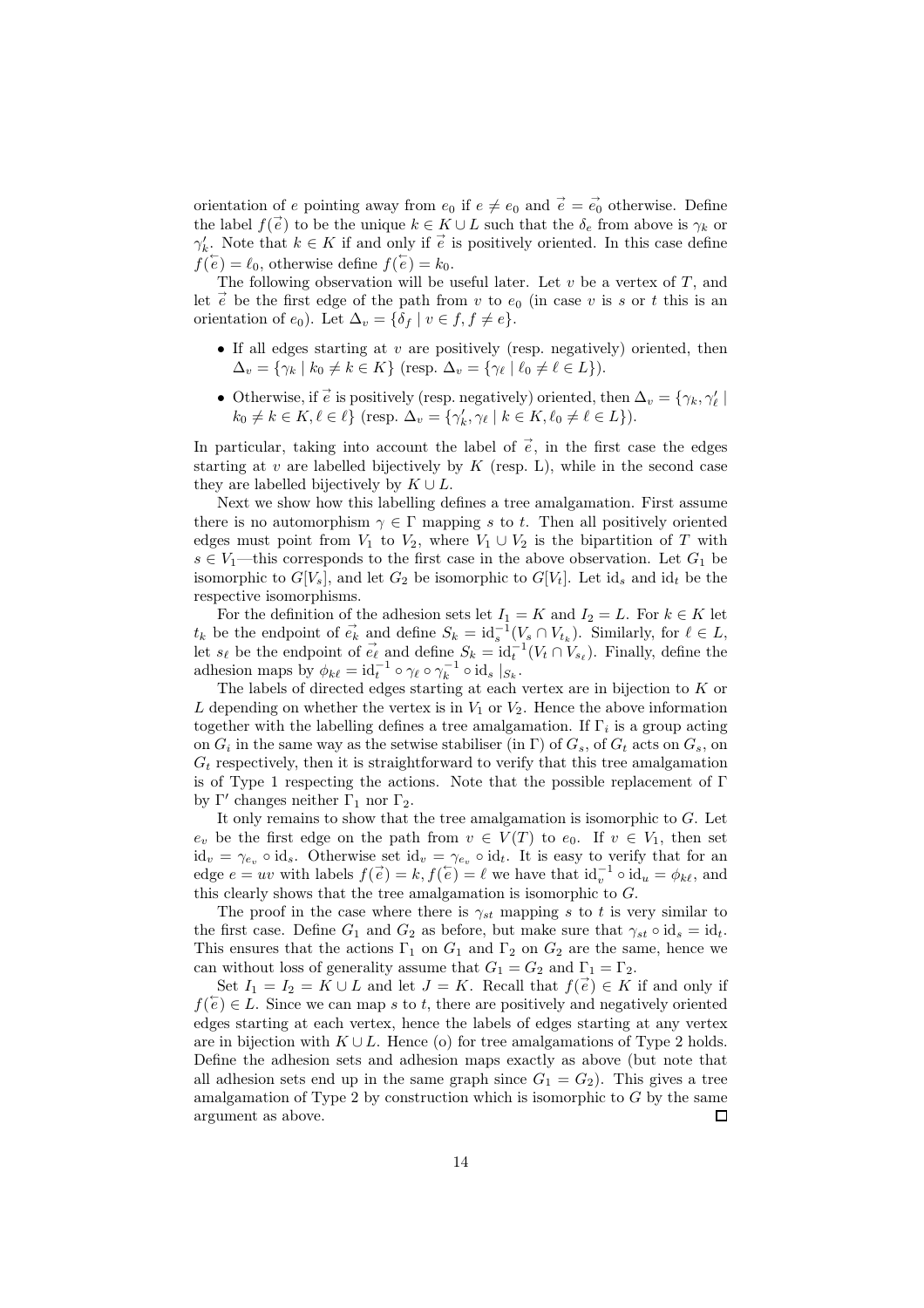Now we are ready to prove the main result of this section, the graphtheoretical analogue of Stallings' theorem, Theorem 1.1. We are proving a slightly stronger version than the one we stated in the introduction.

**Theorem 5.5.** Let  $\Gamma$  be a group acting quasi-transitively on a locally finite graph G with more than one end. Then there are subgraphs  $G_1, G_2$  of G and groups  $\Gamma_1, \Gamma_2$  acting quasi-transitively on  $G_1, G_2$ , respectively, such that G is a non-trivial tree amalgamation  $(G_1, \Gamma_1) * (G_2, \Gamma_2)$  of finite adhesion and finite identification length.

Furthermore,  $\Gamma_i$  can be chosen to be the setwise stabiliser of  $G_i$  in  $\Gamma$ .

*Proof.* By Corollary 4.4, G has a connected basic tree-decomposition  $(T, V)$ . Using Lemma 5.4, G is a non-trivial tree amalgamation  $(G_1, \Gamma_1) *_{T} (G_2, \Gamma_2)$ , where  $\Gamma_i$  is the setwise stabiliser of  $G_i$  in  $\Gamma$  for  $i = 1, 2$ . Proposition 4.5 implies that  $\Gamma_i$  acts quasi-transitively on  $G_i$  for  $i = 1, 2$ . It remains to show that the identification length is finite. Note that every vertex lies in only finitely many adhesion sets as all those adhesion sets lie in a common Γ-orbit and as G is locally finite. This directly implies that the identification length is finite.  $\Box$ 

## 6 Accessible graphs

Let  $G$  be a connected quasi-transitive locally finite graph with more than one end and let  $\Gamma$  act quasi-transitively on G. We say that G splits (non-trivially) into connected quasi-transitive locally finite graphs  $G_1, G_2$  if it is a non-trivial tree amalgamation  $G = G_1 * G_2$  of finite adhesion and if the tree-decomposition defined by  $G_1 * G_2$  (as in Remark 5.1) is basic with respect to Γ. Note that the stabilizer  $\Gamma_i$  in  $\Gamma$  of  $G_i$  acts quasi-transitively on  $G_i$  by Proposition 4.5. Now if one of the *factors*  $G_1$  or  $G_2$  also has more than one end, we can split it with respect to  $\Gamma_i$ , too. We can continue this for every factor and call this a process of splittings. Note that it is important in a process of splittings to use the group action of the stabiliser of the factor in order to split the factor. If we eventually end up with factors that are either finite or have at most one end, i. e. if the process of splittings terminates, we call the (multi-)set of these factors a terminal factorisation of  $G$ . (Also, if  $G$  is one-ended, we say it is a terminal factorisation of itself.) We call G accessible if it has a terminal factorisation.

Remark 6.1. Let  $G$  be an accessible connected quasi-transitive locally finite graph. Then there are connected quasi-transitive locally finite graphs  $G_1, \ldots$ ,  $G_n, H_1, \ldots, H_{n-1}$  with  $G = H_{n-1}$  and trees  $T_1, \ldots, T_{n-1}$  such that the following hold:

- (i) every  $G_i$  has at most one end;
- (ii) for every  $i \leq n-1$ , the graph  $H_i$  is a tree amalgamation  $H *_{T_i} H'$  with respect to group actions of finite adhesion, where

$$
H, H' \in \{G_j \mid 1 \le j \le n\} \cup \{H_j \mid 1 \le j < i\}.
$$

Remark 6.2. Let  $\mathcal{G}_0$  be the class of all connected quasi-transitive locally finite graphs with at most one end. For  $i > 0$ , let  $\mathcal{G}_i$  be the class obtained by tree amalgamations of finite adhesion of elements in  $\bigcup_{j. Set  $\mathcal{G} := \bigcup_{i\in\mathbb{N}}\mathcal{G}_i$ .$ Then  $G$  is the class of all accessible connected quasi-transitive locally finite graphs.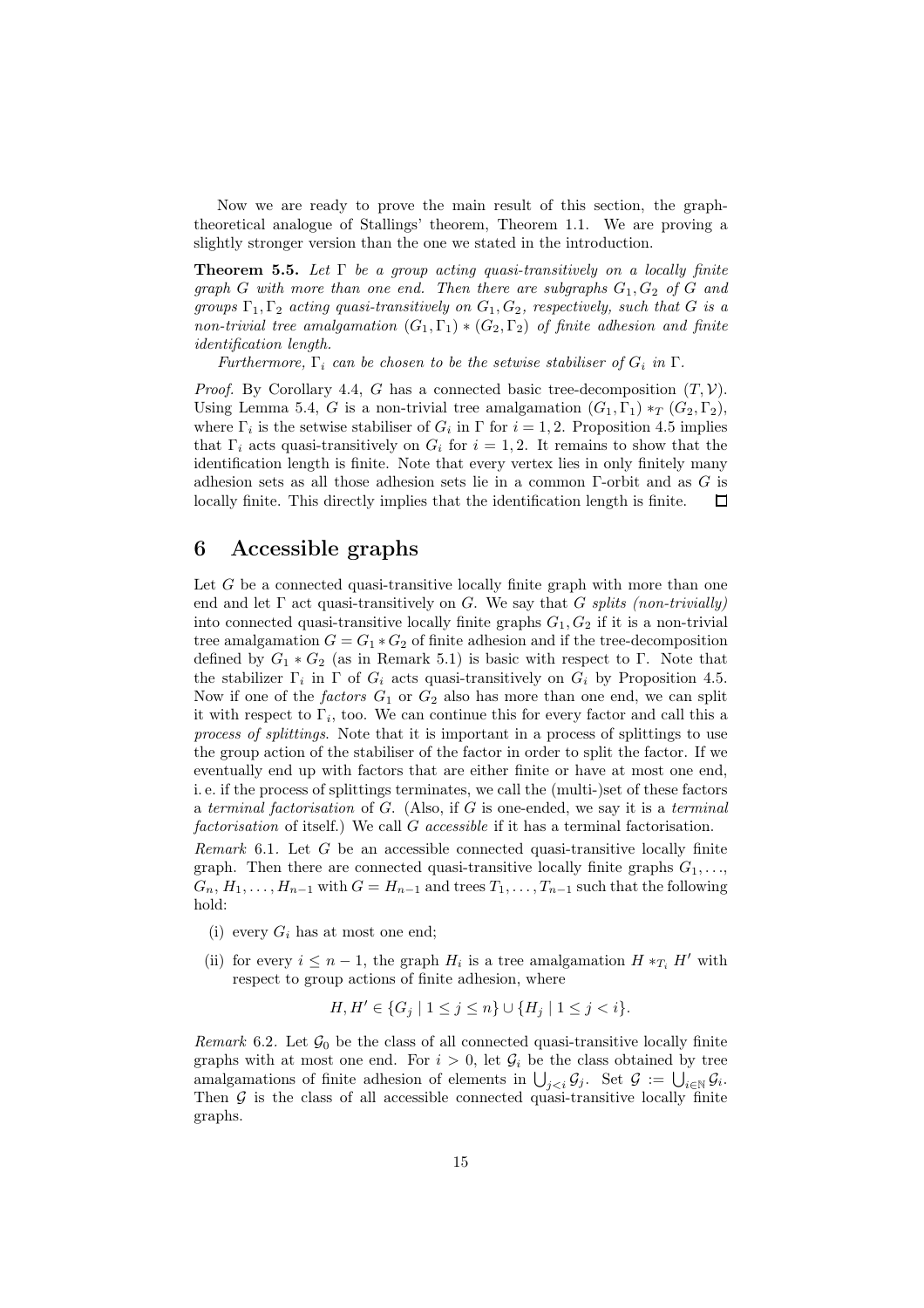A locally finite quasi-transitive graph  $G$  is *edge-accessible* if there exists a positive integer  $k$  such that any two ends of  $G$  can be separated by at most  $k$ edges and it is vertex-accessible if there exists a positive integer  $k'$  such that any two ends of  $G$  can be separated by at most  $k'$  vertices.

The following result generalizes a graph theoretical characterisation of accessibility of finitely generated groups: Thomassen and Woess [20, Theorem 1.1] proved that a finitely generated group is accessible if and only if it has an edge-accessible locally finite Cayley graph.

**Theorem 6.3.** Let  $G$  be a connected locally finite quasi-transitive graph. Then the following statements are equivalent.

- $(1)$  G is accessible.
- (2) G is edge-accessible.
- (3) G is vertex-accessible.

Before we prove Theorem 6.3, we need another result. Recall that a treedecomposition efficiently distinguishes two ends if there is an adhesion set  $V_{t_1} \cap$  $V_{t_2}$  separating them such that no set of smaller size than  $V_{t_1} \cap V_{t_2}$  separates them.

**Theorem 6.4.** Let G be an vertex-accessible connected locally finite graph and let  $\Gamma$  be a group acting quasi-transitively on G. Then there exists a  $\Gamma$ -invariant tree-decomposition  $(T, V)$  of G of finite adhesion such that  $(T, V)$  distinguishes all ends of G efficiently and such that there are only finitely many  $\Gamma$ -orbits on  $E(T)$ .

*Proof.* Since G is vertex-accessible, there exists  $k \in \mathbb{N}$  such that every two ends can be separated by at most k vertices. By Theorem 3.2 we find a  $\Gamma$ -invariant tree-decomposition  $(T, V)$  of G of adhesion at most k that distinguishes all ends efficiently.

For every adhesion set  $V_t \cap V_{t'}$  that does not separate any two ends efficiently, we contract the edge  $tt'$  in T and assign the vertex set  $V_t \cup V_{t'}$  to the new node. It is easy to check that the resulting pair  $(T', \mathcal{V}')$  is again a tree-decomposition. It only has adhesion sets that distinguish ends efficiently. Note that Γ still acts on  $(T', \mathcal{V}')$  as the set of adhesion sets that do not separate ends efficiently is Γ-invariant. A result of Thomassen and Woess [20, Proposition 4.2] says that there are only finitely many vertex sets  $S$  of size at most  $k$  containing a fixed vertex such that for two components  $C_1, C_2$  of  $G - S$  every vertex of S has a neighbour in  $C_1$  and in  $C_2$ . It follows that there are only finitely many orbits of adhesion sets that separate ends efficiently. This proves the assertion.  $\Box$ 

Proof of Theorem 6.3. The equivalence of (2) and (3) is trivial.

To prove that (3) implies (1), let G be vertex-accessible and let  $\Gamma$  be a group acting on G with only finitely many orbits. By Theorem 6.4 we find a Γ-invariant tree-decomposition  $(T, V)$  of G of finite adhesion such that  $(T, V)$ distinguishes all ends of  $G$  efficiently and such that there are only finitely many Γ-orbits on  $E(T)$ . By Proposition 4.1, we may assume that all adhesion sets are connected. We prove the assertion by induction on the number of Γ-orbits of adhesion sets of  $(T, V)$ . Let  $tt' \in E(T)$ . For every edge  $t_1 t_2 \in E(T)$  that does not lie in the same  $\Gamma$ -orbits as  $tt'$ , we contract the edge  $t_1t_2$  in  $T$  and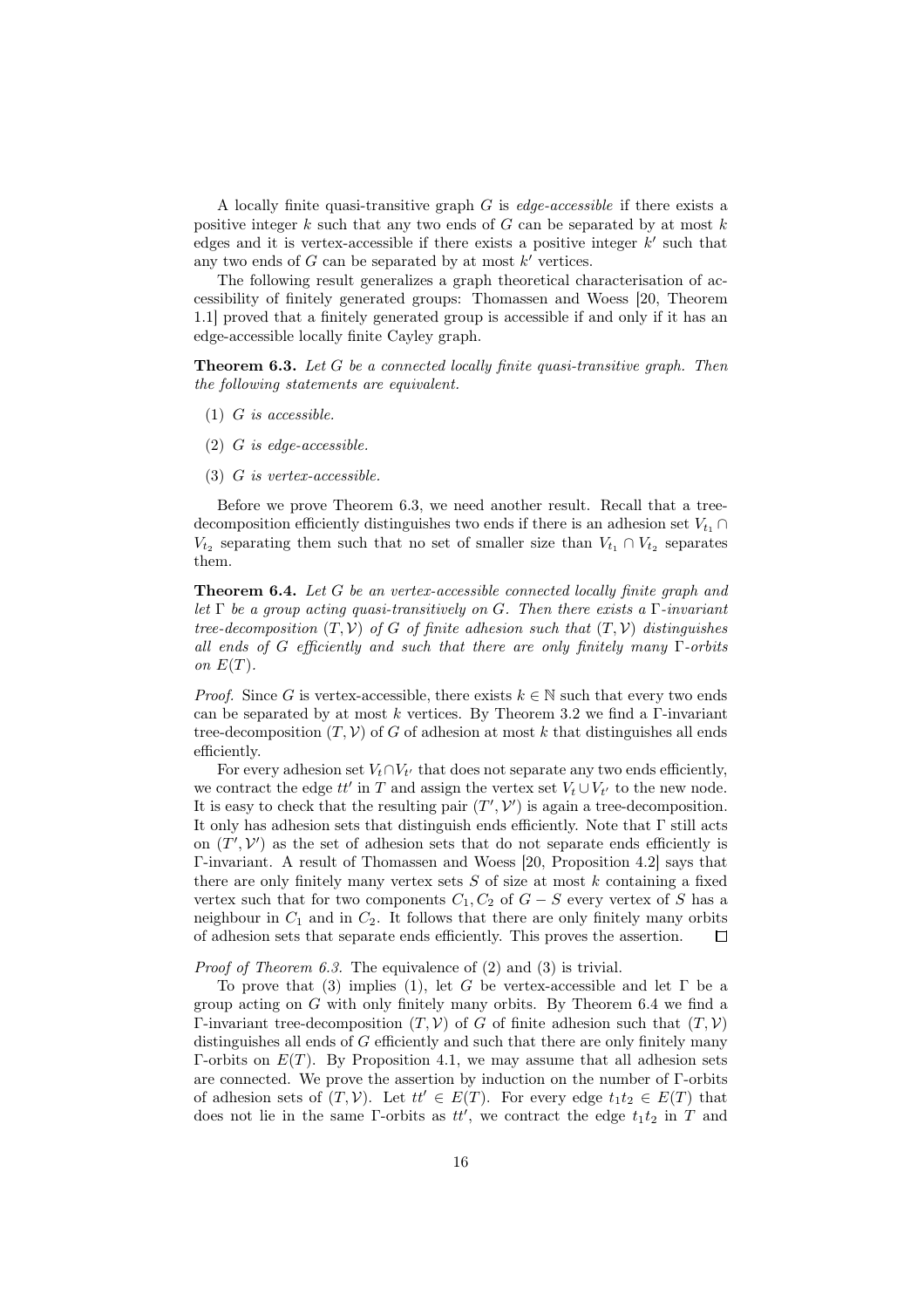assign the vertex set  $V_{t_1} \cup V_{t_2}$  to the new node. Let T' be the resulting tree and  $\mathcal{V}' = \{V_s \mid s \in V(T')\}$ . It is easy to verify that  $(T', \mathcal{V}')$  is a tree-decomposition. The only edges of  $T'$  are those that have their origin in the  $\Gamma$ -orbit of the edge  $tt' \in E(T)$  and  $\Gamma$  still acts on  $(T', \mathcal{V}')$  such that  $(T', \mathcal{V}')$  is a connected basic tree-decomposition of  $G$  with only connected adhesion sets. Lemma 5.4 implies that G is a non-trivial tree amalgamation  $G_1 *_{T'} G_2$  with respect to group actions, where the graphs  $G_1$  and  $G_2$  are induced by the parts of  $(T', \mathcal{V}')$ . The tree-decomposition  $(T, V)$  induces a tree-decomposition  $(T_W, W)$  on the parts W of  $(T', \mathcal{V}')$  and there are less  $\Gamma_W$ -orbits on the adhesion sets of  $(T_W, \mathcal{W})$  than Γ-orbits on the adhesion sets of  $(T, V)$ . Thus, we can apply induction. This shows  $(1)$ .

To prove that (1) implies (3), we will use the graph classes  $\mathcal{G}_i$  and  $\mathcal{G}$  as defined in 6.2 and show inductively that every  $\mathcal{G}_i$  contains only vertx-accessible connected quasi-transitive locally finite graphs. This is obviously true for  $\mathcal{G}_0$ . Let  $G \in \mathcal{G}_i$  for  $i > 0$ . Then there are  $G_1, G_2 \in \bigcup_{j < i} \mathcal{G}_j$  such that G is a tree amalgamation  $G_1 *_{T} G_2$  of finite adhesion. By induction, we may assume that  $G_1$  and  $G_2$  are edge-accessible and quasi-transitive. Note that quasi-transitivity of G follows from Lemma 5.3 since  $G_1$  and  $G_2$  are quasi-transitive. For  $i = 1, 2$ , let  $k_i$  be a positive number such that any two ends of  $G_i$  can be separated by at most  $k_i$  many vertices. Let  $(T, V)$  be the tree-decomposition we obtain from the tree amalgamation  $G_1 *_{T} G_2$  according to Remark 5.1. Let k be the maximum of  $k_1$ ,  $k_2$  and the size of adhesion sets of  $G_1 *_{T} G_2$ .

Let  $Q, R$  be two rays in different ends  $\omega_Q$ ,  $\omega_R$  of G, respectively. If there is some adhesion set  $V_t \cap V_{t'}$  such that Q and R have tails that are separated by  $V_t \cap V_{t'}$ , then the ends they lie in must be separated by that adhesion set as well. Hence, they are separable by a separator of order at most  $k$ . So we may assume that, eventually, they lie on the same side of each separator. By Proposition 4.8 (i) every end of G is captured either by an end or by a node of T. Thus and since no separator separates any tails of  $Q$  and  $R$ , their ends are captured by the same node or end of  $T$ . By Proposition 4.8 (iii) an end of T captures a unique end of G. Thus,  $\omega<sub>O</sub>$  and  $\omega<sub>R</sub>$  are captured by the same node of T. By Proposition 4.8 (iv) every end of  $G$  that is captured by a node  $t \in V(T)$  corresponds to a uniquely determined end of  $G[V_t]$ . These ends can be separated by a separator S in  $G[V_t]$  of order at most k by assumption. However, S need not be a separator of G that separates those ends. Still, it is possible to enlarge S to a separator of G that separates  $\omega_Q$  and  $\omega_R$  and still has bounded size: every vertex of  $S$  has distance at most  $K$ , the maximum diameter of the adhesion sets measured in  $G_1$  and in  $G_2$  to only finitely many adhesion sets that are contained in  $V_t$  as G is locally finite; so we can add all these adhesion sets to  $S$  and obtain a set  $S'$ . As  $G$  is quasi-transitive, the size of  $S'$  only depends on  $k$ , the number of orbits of vertices of  $G$ , the maximum number of adhesion sets in  $V_t$  that have distance at most K to a common vertex and the size of any adhesion set of  $(T, V)$ , in particular, it is bounded by some  $\ell \in \mathbb{N}$  and it is independent of the chosen ends. If we show that S' separates  $\omega_Q$  and  $\omega_R$ , then it follows immediately that  $G$  is edge-accessible.

Let  $P = \ldots, x_{-1}, x_0, x_1, \ldots$  be a double ray with its tail  $x_0, x_1, \ldots$  in  $\omega_Q$  and its tail  $x_0, x_{-1}, \ldots$  in  $\omega_R$ . Since both ends  $\omega_Q$  and  $\omega_R$  are captured by  $V_t$ , there are infinitely many  $x_i$  with  $i > 0$  that lie in  $V_t$  and infinitely many  $x_i$  with  $i < 0$ that lies in  $V_t$ . Let us assume  $x_0 \in V_t$ . Whenever the ray  $P^+ := x_0 x_1 \dots$  leaves  $V_t$  through an adhesion set  $V_t \cap V_{t'}$ , it must reenter  $V_t$  and this must happen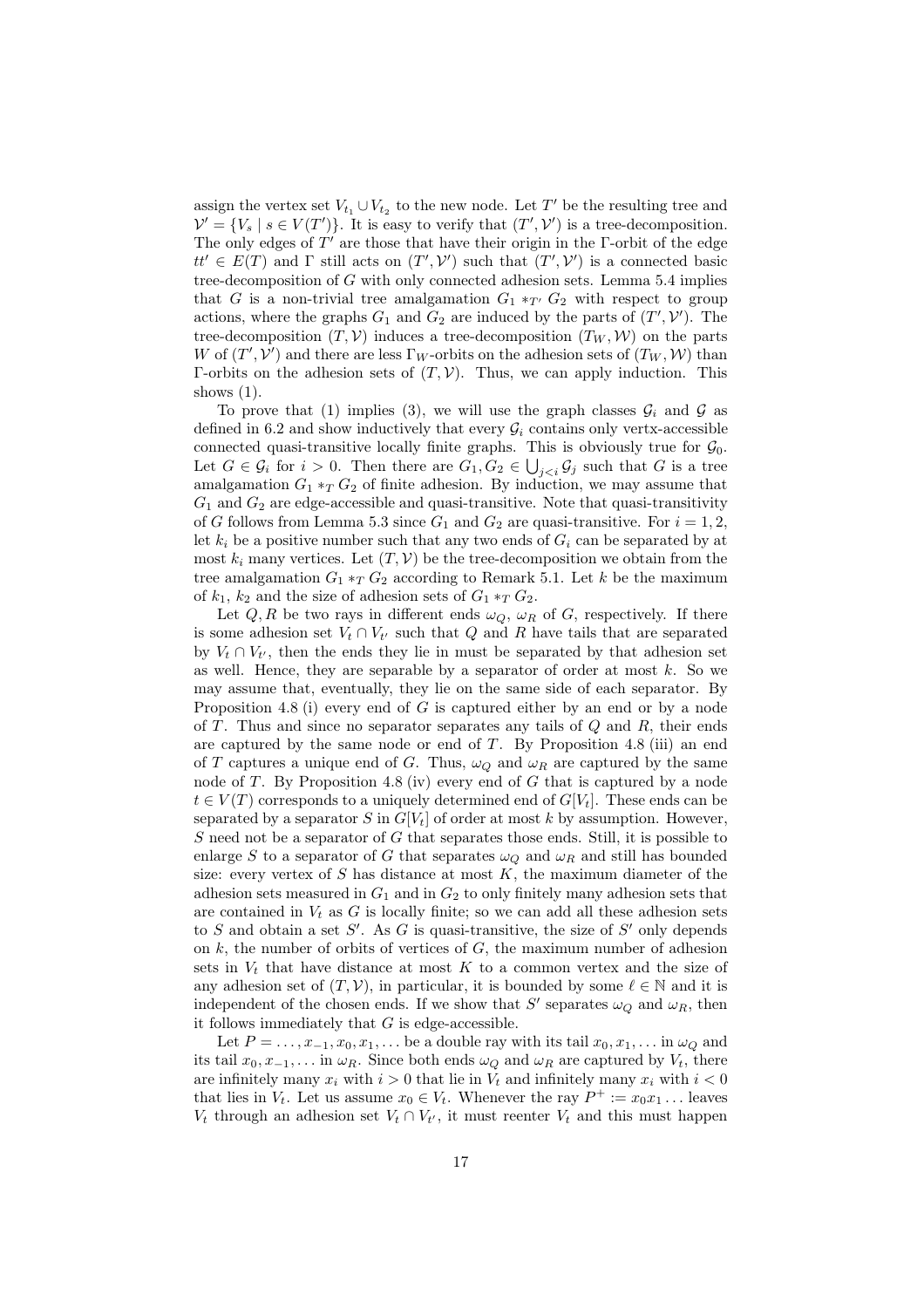through the same adhesion set. Since S is finite and separates  $\omega_Q$  and  $\omega_R$ , there are  $i_1, i_2 \in \mathbb{Z}$  such that no  $x_i \in V_t$  with  $i \geq i_1$  is separated in  $G[V_t]$  by S from  $\omega_Q$ and no  $x_i \in V_t$  with  $i \leq i_2$  is separated in  $G[V_t]$  by S from  $\omega_R$ . Then there must be some path  $x_i, \ldots, x_j$  with  $j \geq i+1$  and whose inner vertices lie outside of  $V_t$  such that  $x_j$  is not separated by S from  $\omega_Q$  and  $x_i$  is not separated by S from  $\omega_R$ . Thus, the shortest  $x_i-x_j$  path in  $G[V_t]$  meets S. As  $x_i$  and  $x_j$  lie in a common adhesion set, we conclude that this lies in S'. Thus, S' separates  $\omega_Q$ from  $\omega_R$  in G. This shows (3).

In the proof of the implication  $(3)$  to  $(1)$  of Theorem 6.3 we chose a specific way to split the factors. (It was based on a  $\Gamma$ -invariant tree-decomposition of  $G$ .) We do not know if we can split arbitrary in each step and still have to end in a terminal factorisation. But we conjecture that this is true.

**Conjecture 6.5.** Let  $G$  be an accessible connected quasi-transitive locally finite graph. Every process of splittings must end after finitely many steps.

Accessibility of finitely generated groups received lots of attention after Wall [21] conjectured that all finitely generated groups are accessible and among the main results in this area are Dunwoody's results that Wall's conjecture is false in general [8] but true for (almost) finitely presented groups [7]. In the case of quasi-transitive locally finite graphs, the investigation focused on edgeaccessible graphs, see [11, 17, 20]. However, Theorem 6.3 enables us to carry over these results to accessible graphs.

# 7 Applications

#### 7.1 Stallings' theorem

In this section we will discuss how to obtain Stallings' theorem from our results.

Let  $\Gamma$  be a finitely generated group with infinitely many ends and let G be a locally finite Cayley graph of  $\Gamma$ . Then G has infinitely many ends, too. By Theorem 5.5, G is a non-trivial tree amalgamation  $G_1 *_{T} G_2$  of finite adhesion. Since it has finite adhesion and  $\Gamma$  acts regularly<sup>4</sup> on G, the stabiliser in  $\Gamma$  of an edge of T, which is just the stabiliser in  $\Gamma$  of the corresponding adhesion set, is finite. Hence, Bass-Serre theory leads to Stallings' theorem.

Theorem 7.1. [18] If a finitely generated group has more than one end, then it is either a free product with amalgamation over a finite subgroup or an HNNextension over a finite subgroup. П

Note that tree amalgamations of Type 1 respecting the actions of groups acting on the factors lead to free products with amalgamation and tree amalgamations of a graph with itself with respect to the action of a group leads to an HNN-extension.

## 7.2 Graphs without thick ends

Let us apply our main results to connected quasi-transitive locally finite graphs that have only thin ends. First, we want to see that such graphs are edge-

<sup>&</sup>lt;sup>4</sup>i. e. for every two  $u, v \in V(G)$  there is a unique element of  $\Gamma$  mapping u to v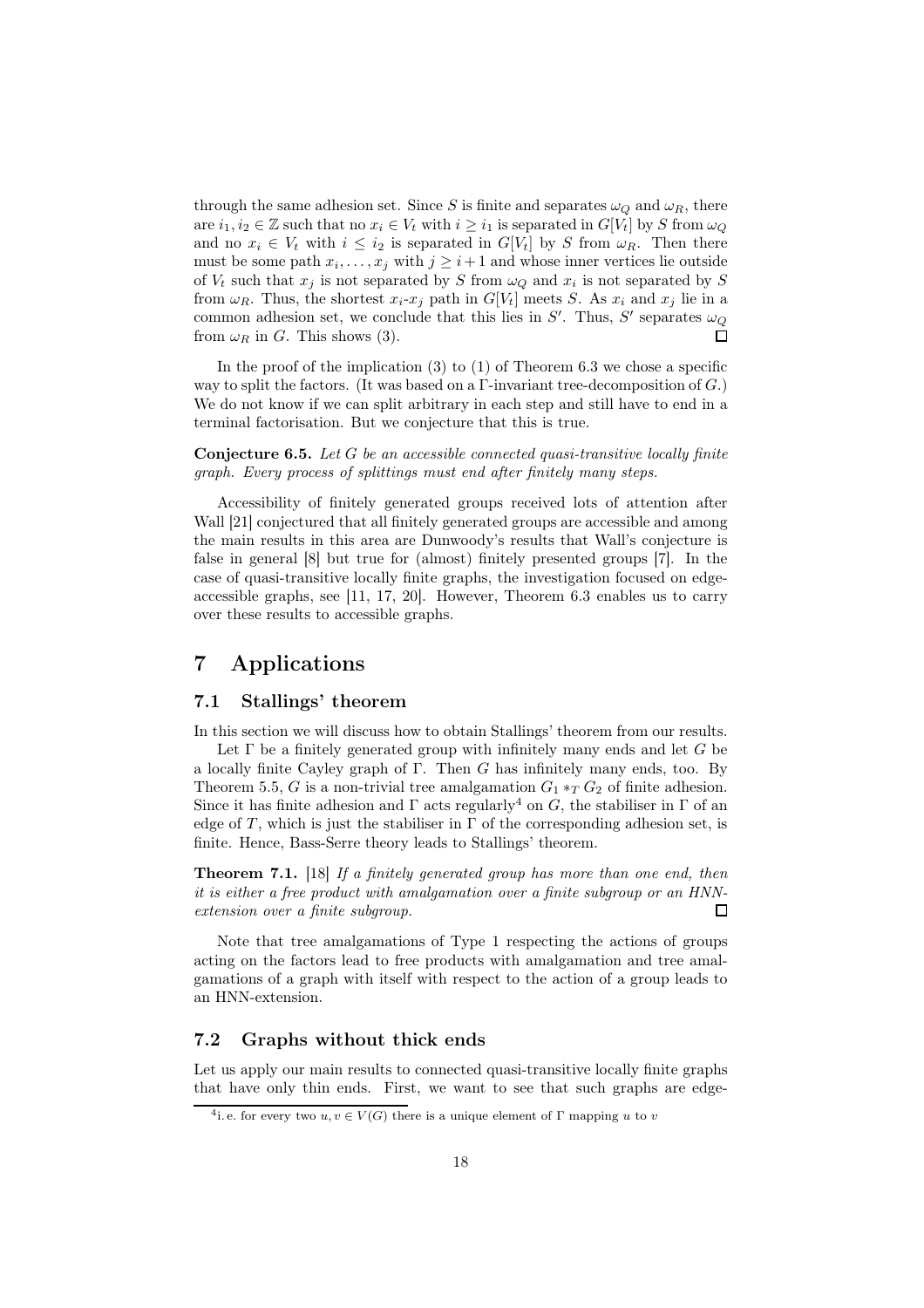accessible, so we can apply Theorem 6.4 and look at terminal factorisations of them. But before we go into the proof, we need some definitions.

Let G and H be graphs. A map  $\varphi: V(G) \to V(H)$  is a  $(\gamma, c)$ -quasi-isometry if there are constants  $\gamma \geq 1, c \geq 0$  such that

$$
\gamma^{-1}d_G(x,y) - c \le d_H(\varphi(x), \varphi(y)) \le \gamma d_G(x,y) + c
$$

for all  $x, y \in V(G)$  and such that  $\sup\{d_H(x, \varphi(V(G))) \mid x \in V(H)\} \leq c$ . We then say that  $G$  is *quasi-isometric* to  $H$ .

Krön and Möller [13, Theorem 5.5] showed that a connected quasi-transitive locally finite graph has only thin ends if and only if it is quasi-isometric to a tree. Trees are obviously edge-accessible and it follows from the definition of edge-accessibility that the class of edge-accessible quasi-transitive locally finite graphs is invariant under quasi-isometries. Thus, we have verified the following.

Proposition 7.2. Every connected locally finite quasi-transitive graph that has only thins ends is edge-accessible. П

We mention that Thomassen and Woess [20, Theorem 5.3] showed Proposition 7.2 for transitive graphs directly with a nice graph theoretical argument. It is not too hard to modify their argument in such a way that the proof works for quasi-transitive graphs as well.

Another result we need for our investigation here is due to Thomassen.

**Proposition 7.3.** [19, Proposition 5.6.] If G is an infinite connected quasitransitive locally finite graph with only one end, then the end is thick.  $\Box$ 

Recently, Carmesin et al. [3, Theorem 5.1] extended Proposition 7.3 to graphs that need not be locally finite.

Now we are able to give a new characterisation of connected quasi-transitive locally finite graphs with only thin ends.

### **Theorem 7.4.** A connected quasi-transitive locally finite graph has only thin ends if and only if it has a terminal factorisation of only finite graphs.

*Proof.* Let  $G$  be a connected quasi-transitive locally finite graph. First, let us assume that every end of  $G$  is thin. By Theorem 7.2,  $G$  is edge-accessible. So Theorem 6.4 implies that  $G$  is accessible and hence has a terminal factorisation. All the factors of that terminal factorisation have at most one end. Since they are quasi-transitive by Proposition 4.5, they cannot have one end due to Proposition 7.3. So they are locally finite graphs without ends, which implies that they are finite graphs.

For the other direction, we follow the steps to factorise  $G$ , factorise each of its factors and so on until we end up with a terminal factorisation. Note that by Proposition 4.8 (ii) every thick end of  $G$  is captured by nodes of the involved basic tree-decompositions. So if G had a thick end, then one of the factors of the terminal factorisation must have a thick end, which is impossible as these factors are finite by assumption. Thus, all ends of G are thin. П

Note that there are several characterisations of (quasi-transitive or Cayley) graphs that are quasi-isometric to trees, see e. g. Antolín [1] and Krön and Möller [13]. We enlarged their list of characterisations by our theorem.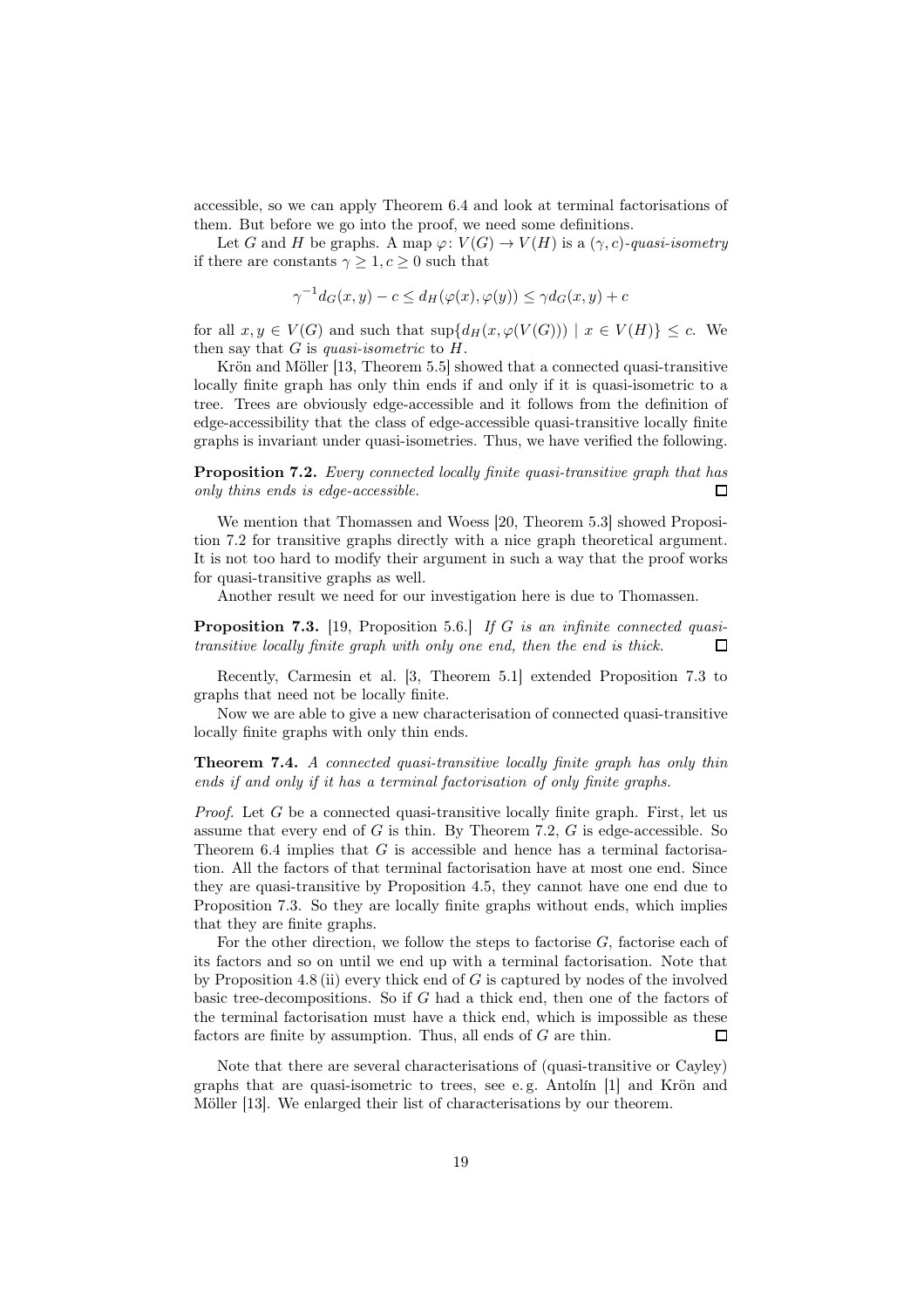A natural class of quasi-transitive graphs are Cayley graphs. So our theorems apply in particular for such graphs and we obtain as a corollary of Theorem 7.4 a result for virtually free groups. A group  $\Gamma$  is *virtually free* if it contains a free subgroup of finite index.

Woess [22] showed that a finitely generated group is virtually free if and only if every end of any of its locally finite Cayley graphs is thin. Thus we directly obtain the following corollary.

Corollary 7.5. A finitely generated group is virtually free if and only if any of its locally finite Cayley graphs has a terminal factorisation of only finite graphs. П

In [10] the interplay between tree amalgamations and quasi-isometries is investigated further and the results of this section are extended to graphs other than trees in two ways. First, it is shown that the quasi-isometry type of (iterated) tree amalgamations only depend on the quasi-isometry types of the infinite factors. Then, in the case of accessible infinitely-ended graphs, it is shown that the quasi-isometry types of the graphs determine the quasi-isometry types of the infinite factors in any of its terminal factorisations.

### 7.3 Planar graphs

Mohar, see [14], raised the question whether tree amalgamations are powerful enough to characterise planar transitive locally finite graphs in terms of finite or one-ended locally finite planar transitive graphs. The aim of this section is to answer his question in the affirmative in case of planar quasi-transitive graphs.

Dunwoody [9] proved that planar quasi-transitive locally finite graphs are edge-accessible, see also [12]. This allows us to apply Theorem 6.3 to these graphs. We directly obtain the following result.

**Theorem 7.6.** For every planar connected quasi-transitive locally finite graph G there are finitely many planar connected quasi-transitive locally finite graphs  $G_1, \ldots, G_n$  with at most one end such that G can be obtained by finitely many (iterated) tree amalgamations of  $G_1, \ldots, G_n$ . Π

## 7.4 Hyperbolic graphs

For our last application, we look at hyperbolic graphs. The aim is to give a characterisation of quasi-transitive locally finite hyperbolic graphs in terms of their terminal factorisations. But before we state the main theorem of this section, we need some definitions and preliminary results.

Let  $\delta \geq 0$  and let G be a graph. Then G is  $\delta$ -hyperbolic if for all vertices  $x_1, x_2, x_3 \in V(G)$  and all geodesics  $P_{i,j}$  between  $x_i$  and  $x_j$ , every vertex of the path  $P_{1,2}$  has distance at most  $\delta$  to a vertex on  $P_{2,3} \cup P_{1,3}$ . We call G hyperbolic if it is  $\delta$ -hyperbolic for some  $\delta \geq 0$ .

Let  $\gamma \geq 1$  and  $c \geq 0$ . A finite walk is called a  $(\gamma, c)$ -quasi-geodesic if it is the image of a  $(\gamma, c)$ -quasi-isometry of some geodesic with the same end vertices.

**Lemma 7.7.** Let  $G_1, G_2$  be connected locally finite graphs and let  $G = G_1 * G_2$ be a tree amalgamation of  $G_1$  and  $G_2$  such that the adhesion sets in  $G_1$  have bounded diameter in  $G_1$ . Then there are some  $\gamma \geq 1, c \geq 0$  such that every qeodesic in  $G_1$  is a  $(\gamma, c)$ -quasi-qeodesic in G.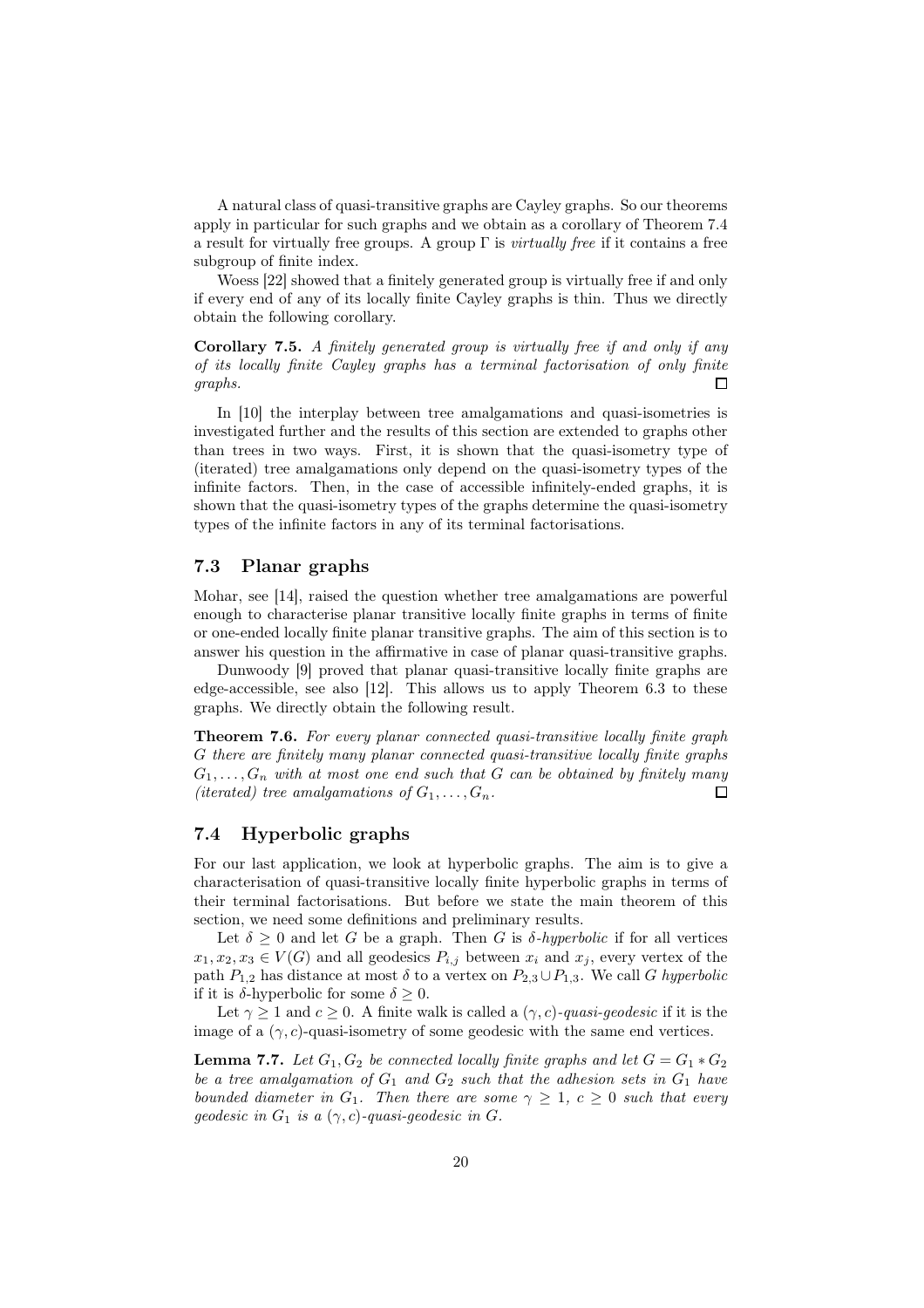*Proof.* Let  $\gamma'$  be the maximum distance in  $G_1$  between vertices of an adhesion set. If  $\gamma' = 1$ , then it is straightforward to see that every geodesic in  $G_1$  is a geodesic in G. So we may assume  $\gamma' \geq 2$ . Let  $P_1$  be a geodesic in  $G_1$  and let P be a geodesic in G with the same end vertices as  $P_1$ . Whenever P contains a vertex outside of  $G_1$ , it must have left  $G_1$  through an adhesion set and reentered through the same adhesion set. (Note that we consider the tree-decomposition defined by the tree amalgamation  $G_1 * G_2$  as in Remark 5.1.) We replace every maximal subpath of P all whose inner vertices lie outside of  $G_1$  by a path in  $G_1$ with the same end vertices. As these end vertices lie in a common adhesion set, the length of the replacement path is at most  $\gamma'$  and it replaces a path of length at least 2. We end up with a walk in  $G_1$  that has the same end vertices as  $P$ and that is at most  $\gamma'/2$  times as long as P. Since  $P_1$  is shorter than that walk, its length is at most  $\gamma/2$  times as long as P. As the same applies for every subpath of  $P_1$ , we conclude that  $P_1$  is a  $(\gamma'/2, 0)$ -quasi-geodesic in G.  $\Box$ 

The reason that we are interested in quasi-geodesics is because they still lie relatively close to geodesics in hyperbolic graphs as the following lemma shows.

**Lemma 7.8.** [4, Théorème 3.1.4] *Let G be a locally finite δ-hyperbolic graph.* For all  $\gamma \geq 1$  and  $c \geq 0$ , there is a constant  $\kappa = \kappa(\delta, \gamma, c)$  such that for every two vertices x, y of G every  $(\gamma, c)$ -quasi-geodesic between them lies in a  $\kappa$ -neighbourhood around every geodesic between x and y and vice versa.  $\Box$ 

**Lemma 7.9.** Let  $(T, V)$  be a connected basic tree-decomposition of a connected locally finite graph G such that every part induces a hyperbolic graph. Let  $x, y \in$ V<sub>t</sub> for some  $t \in V(T)$ . Then there exists  $\lambda = \lambda(\delta, \gamma)$  such that every geodesic in G between x and y lies in a  $\lambda$ -neighbourhood of every geodesic in  $G[V_t]$  between x and y and vice versa, where  $\gamma$  is the diameter of any adhesion set.

*Proof.* Let P, P' be a geodesic in G, in  $G[V_t]$  between x and y, respectively. We modify  $P$  the same way we did it in the proof of Lemma 7.7: we replace every maximal subpath of P all whose inner vertices lie outside of  $G[V_t]$  by a shortest path in  $G[V_t]$  with the same end vertices. This is possible as whenever P contains a vertex outside of  $G[V_t]$  it must have left  $G[V_t]$  through an adhesion set and reentered through the same adhesion set. Let  $P''$  be the walk obtained from P after these replacements. If  $\gamma = 1$ , then  $P = P''$  and if  $\gamma \neq 1$ , then the length of  $P''$  is at most  $\gamma/2$  times the length of P as paths of length at least 2 got replaced by paths of length at most  $\gamma$ . Set  $\gamma' := \max\{1, \gamma/2\}$ . Now let a, b be vertices of  $P''$ . Then there are vertices  $a', b'$  on  $P \cap P''$  of distance at most  $\gamma/2$  to a, to b, respectively. Hence, we have

$$
d_{P''}(a,b) \leq \gamma + d_{P''}(a',b') \leq \gamma + \gamma' d_G(a',b') \leq (1+\gamma')\gamma + \gamma' d_G(a,b).
$$

So  $P''$  is  $(\gamma', (1+\gamma')\gamma)$ -quasi-geodesic. Applying Lemma 7.8, we find  $\kappa$  depending only on  $\delta$  and  $\gamma$  such that  $P''$  lies in a  $\kappa$ -neighbourhood of  $P'$  and vice versa. Since P lies in a  $\gamma/2$ -neighbourhood of P'' and vice versa, we have shown the assertion.  $\Box$ 

The following theorem is our main result for quasi-transitive locally finite hyperbolic graphs: it shows that tree amalgamations behave well with respect to hyperbolicity.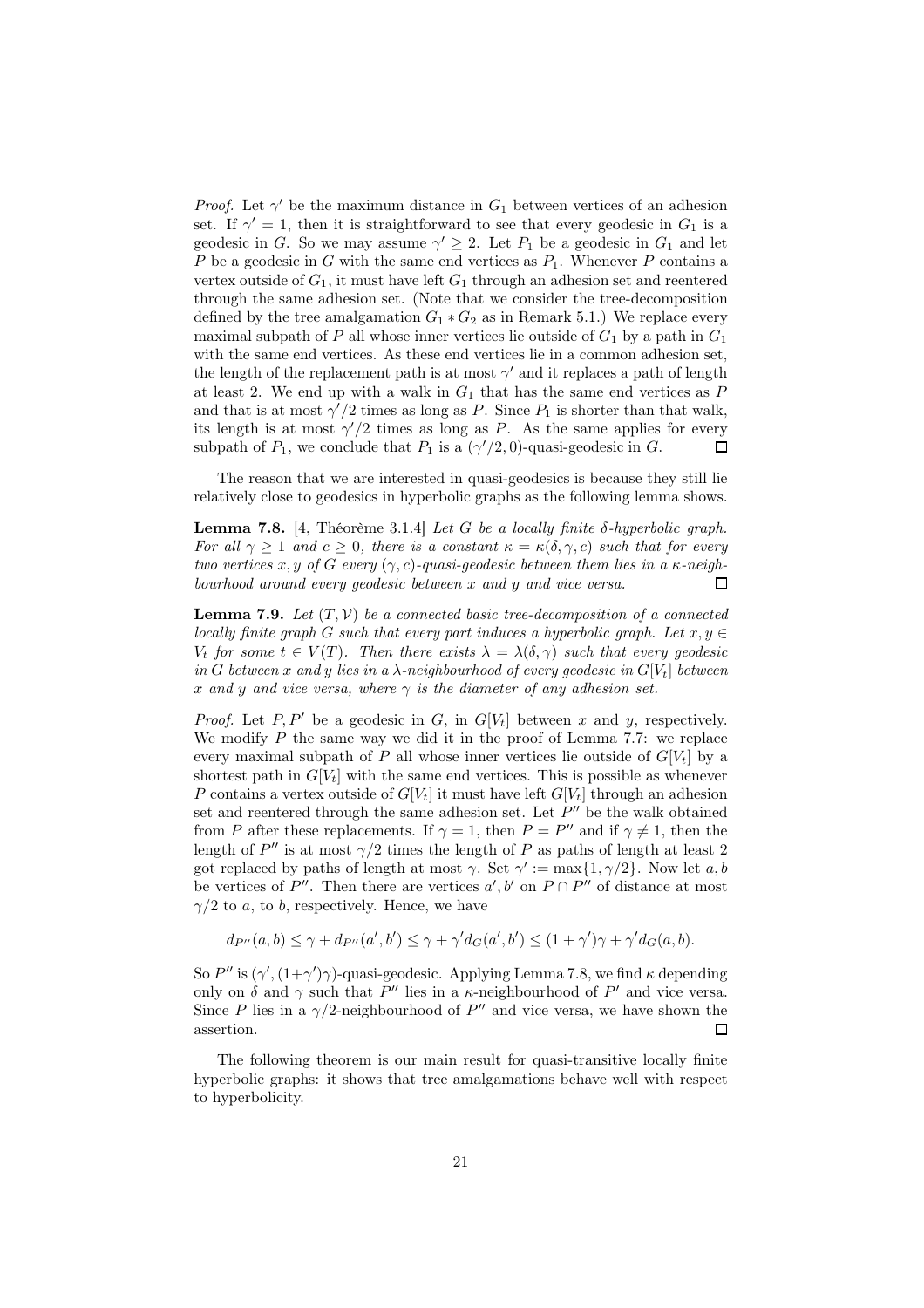**Theorem 7.10.** Let  $G_1$  and  $G_2$  be connected locally finite graphs and let G be a tree amalgamation  $G_1 * G_2$  such that the adhesion sets in  $G_i$  have bounded diameter in  $G_i$  for  $i = 1, 2$ . Then G is hyperbolic if and only if  $G_1$  and  $G_2$  are hyperbolic.

*Proof.* First, let G be  $\delta$ -hyperbolic. Let  $x_1, x_2, x_3 \in V(G_1)$  and let  $P_{ij}$  be a geodesic in  $G_1$  and  $P'_{ij}$  be a geodesic in G between  $x_i$  and  $x_j$  for all  $i \neq j$ . Let  $x \in P_{12}$ . By Lemma 7.7 and its proof,  $P_{12}$  is  $(\gamma, 0)$ -quasi-geodesic for  $\gamma = \max\{1, \beta/2\}$ , where  $\beta$  is the maximum distance in  $G_1$  between two vertices in a common adhesion set in  $G_1$ . By Lemma 7.8, there is some  $x' \in P'_{12}$  of distance at most  $\kappa$  to x for some  $\kappa \geq 0$ . Since G is  $\delta$ -hyperbolic, we find  $y' \in P'_{13} \cup P'_{23}$  of distance at most  $\delta$  to x'. Again by Lemma 7.8, we find  $y \in P_{13} \cup P_{23}$  of distance at most  $\kappa$  to  $y'$ . Hence, we have  $d_G(x, y) \leq 2\kappa + \delta$ . Lemma 7.7 implies  $d_{G_1}(x, y) \leq \gamma(2\kappa + \delta)$ . Thus,  $G_1$  is  $\gamma(2\kappa + \delta)$ -hyperbolic. Analogously,  $G_2$  is  $\gamma(2\kappa+\delta)$ -hyperbolic.

Now let  $G_1$  and  $G_2$  be hyperbolic. Then there is some  $\delta \geq 0$  such that  $G_1$ and  $G_2$  are δ-hyperbolic. Let  $\gamma_i$  be the maximum distance between vertices in a common adhesion set in  $G_i$  for  $i = 1, 2$  and let  $\gamma := \max\{\gamma_1, \gamma_2\}$ . We consider the canonical tree-decomposition  $(T, V)$  as discussed in Remark 5.1. Note that the parts of  $(T, V)$  induce graphs that are isomorphic to either  $G_1$  or  $G_2$ , so they are hyperbolic. Let  $x_1, x_2, x_3 \in V(G)$  and let  $P_{ij}$  be a geodesic between  $x_i$ and  $x_j$ . Let  $t_1, t_2 \in V(T)$  of minimum distance to each other with  $x_i \in V_{t_i}$  for  $i = 1, 2$  and let  $T_{12}$  be the  $t_1-t_2$  path in T. Note that every node on  $T_{12}$  and every adhesion set  $V_t \cap V_{t'}$  with  $tt' \in E(T_{12})$  contains a vertex of  $P_{12}$  and also of  $P_{13} ∪ P_{23}$ .

Let  $x \in P_{12}$ . Let  $t' \in V(T)$  closest to  $T_{12}$  with  $x \in V_{t'}$  and let  $t \in T_{12}$ closest to t'. We say  $P_{12}$  passes through  $V_t$  in parallel to  $P_{13}$  either if  $t = t_1$ and  $P_{13}$  contains a vertex of the adhesion set  $V_t \cap V_{t_2}$ , where  $t_2$  is the neighbour of t on  $T_{12}$ , or if t is neither  $t_1$  nor  $t_2$  and both  $V_t \cap V_{t_1'}$  and  $V_t \cap V_{t_2'}$  contain vertices of  $P_{13}$ , where  $t'_i$  is the neighbour of t on  $T_{12}$  closest to  $t_i$  for  $i = 1, 2$ . Analogously,  $P_{12}$  passes through  $V_t$  in parallel to  $P_{23}$  either if  $t = t_2$  and  $P_{23}$ contains a vertex of the adhesion set  $V_t \cap V_{t_1}$ , where  $t_1'$  is the neighbour of t on  $T_{12}$ , or if t is neither  $t_1$  nor  $t_2$  and both  $V_t \cap V_{t_1'}$  and  $V_t \cap V_{t_2'}$  contain vertices of  $P_{23}$ , where  $t_i'$  is the neighbour of t on  $T_{12}$  closest to  $t_i$  for  $i = 1, 2$ .

First, let us assume that  $P_{12}$  passes through  $V_t$  in parallel to  $P_{13}$ . If  $t = t_1$ , let  $u_1 := v_1 := x_1$ , let  $u_2$  be the last vertex on  $P_{12}$  in  $V_t \cap V_{t'_2}$ , and let  $v_2$  be a vertex on  $P_{13}$  in  $V_t \cap V_{t_2'}$ . If  $t \neq t_1$ , let  $u_1$  be the first vertex on  $P_{12}$  in  $V_t \cap V_{t_1'}$ and  $u_2$  be the last vertex on  $P_{12}$  in  $V_t \cap V_{t'_2}$  and let  $v_1, v_2$  be on  $P_{13}$  in  $V_t \cap V_{t'_1}$ , in  $V_t \cap V_{t'_2}$ , respectively. Note that by the choice of  $u_1$  and  $u_2$ , the vertex x lies between  $u_1$  and  $u_2$  on  $P_{12}$ . Let P be a geodesic in  $V_t$  between  $u_1$  and  $u_2$  and let  $P'$  be a geodesic in  $V_t$  between  $v_1$  and  $v_2$ . Let  $Q_i$  be a geodesic in  $V_t$  between  $u_i$  and  $v_i$  for  $i = 1, 2$ . Looking at a  $v_1, v_2, u_2$ , we conclude by  $\delta$ -hyperbolicity that any geodesic between  $v_1$  and  $v_2$  lies in a  $\delta$ -neighbourhood of  $Q_2 \cup P'$ , so P lies in a 2δ-neighbourhood of  $Q_1 \cup P' \cup Q_2$ . As the lengths of  $Q_1$  and of  $Q_2$ are bounded by  $\gamma$ , we conclude that P lies in a  $(2\delta + \gamma)$ -neighbourhood of P'. Lemma 7.9 implies the existence of some  $\lambda$  such that P contains a vertex  $y_1$ of distance at most  $\lambda$  from x. We just showed that P' contains a vertex  $y_2$  of distance at most  $2\delta + \gamma$  from  $y_1$  and Lemma 7.9 shows the existence of a vertex  $y_3$  on  $P_{23}$  with  $d(x, y_3) \leq 2\lambda + 2\delta + \gamma$ .

Analogously, we conclude in the case that  $P_{12}$  passes through  $V_t$  in parallel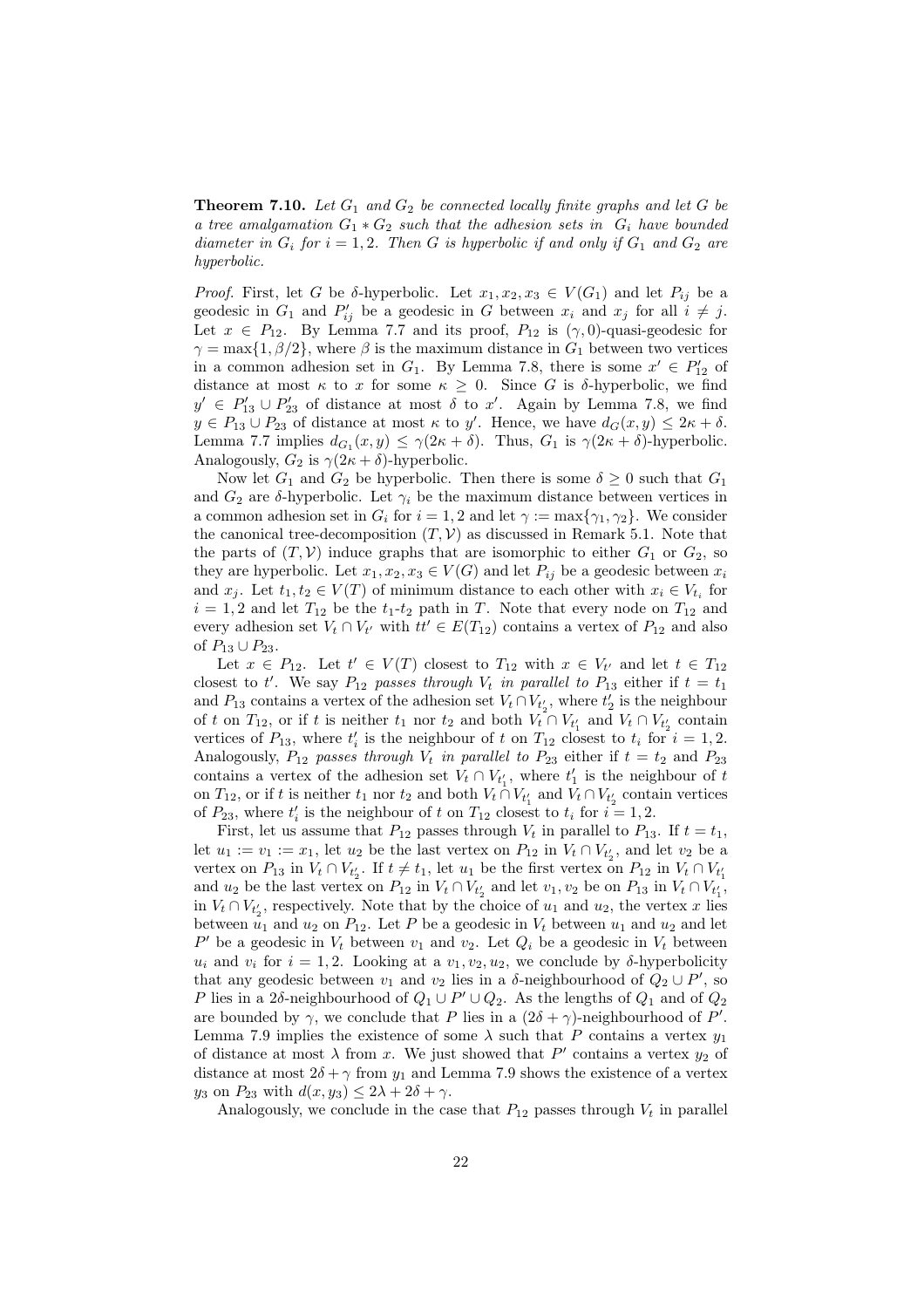to  $P_{23}$  that  $P_{23}$  contains a vertex of distance at most  $d(x, y_3) \leq 2\lambda + 2\delta + \gamma$ from x.

Let us now assume that  $P_{12}$  passes through  $V_t$  neither in parallel to  $P_{13}$  nor in parallel to  $P_{23}$ . If  $t = t_1$ , let  $u_1 := v_1 := x_1$ . If  $t \neq t_1$ , let  $t'_1$  be the neighbour of t on  $T_{12}$  closest to  $t_1$  and let  $u_1$  be the first vertex on  $P_{12}$  in  $V_t \cap V_{t'_1}$  and let  $v_1$  be a vertex on  $P_{13}$  in  $V_t \cap V_{t'_1}$ . If  $t = t_2$ , let  $u_2 := w_2 := x_1$ . If  $t \neq t_2$ , let  $t_2$  be the neighbour of t on  $T_{12}$  closest to  $t_2$  and let  $u_2$  be the last vertex on  $P_{12}$  in  $V_t \cap V_{t'_2}$  and let  $w_2$  be a vertex on  $P_{23}$  in  $V_t \cap V_{t'_2}$ . Let  $t_3 \in V(T)$ of minimum distance to t such that  $x_3 \in V_{t_3}$ . If  $t = t_3$ , let  $w_1 := v_2 := x_3$ . If  $t \neq t_3$ , let  $t'_3$  be the neighbour of t in T closest to  $t_3$  and let  $w_1$  be a vertex on  $P_{13}$  in  $V_t \cap V_{t'_3}$  and let  $v_2$  be a vertex on  $P_{23}$  in  $V_t \cap V_{t'_3}$ . (Note that both  $P_{13}$ and  $P_{23}$  must pass through the adhesion set  $V_t \cap V_{t'_3}$  according to the definition of a tree-decomposition.)

We consider a couple of geodesics in  $G[V_t]$ : let  $P_u$ ,  $P_v$ ,  $P_w$  be a geodesic in  $G[V_t]$  between  $u_1, u_2$ , between  $v_1, v_2$ , between  $w_1, w_2$ , respectively and let  $P_{uv}$ ,  $P_{vw}, P_{uw}$  be a geodesic in  $G[V_t]$  between  $u_1$  and  $v_1$ , between  $v_2$  and  $w_1$ , between  $u_2$  and  $w_2$ , respectively. Similar to the case that  $P_{12}$  passes through  $V_t$  in parallel to  $P_{13}$  we conclude that  $P_u$  lies in a 4δ-neighboudhood of  $P_{uv} \cup P_v \cup P_{vw} \cup P_w \cup P_{uw}$ and hence in a  $(4\delta + \gamma)$ -neighbourhood of  $P_v \cup P_w$ .

Let  $\lambda$  be the value obtained in Lemma 7.9. Then there is a vertex  $y_1$  on  $P_u$ of distance at most  $\lambda$  from x. As we just showed, we find  $y_2$  on either  $P_u$  or  $P_w$ with  $d(y_1, y_2) \leq 4\delta + \gamma$  and Lemma 7.9 then implies the existence of a vertex  $y_3$  on either  $P_{13}$  or  $P_{23}$  with  $d(y_2, y_3) \leq \lambda$ . So we have  $d(x, y_3) \leq 2\lambda + 4\delta + \gamma$ . This proves that G is  $(2\lambda + 4\delta + \gamma)$ -hyperbolic.  $\Box$ 

As a corollary of Theorem 7.10, we obtain a characterisation of quasi-transitive locally finite hyperbolic graphs in terms of their terminal factorisations.

Corollary 7.11. A connected quasi-transitive locally finite graph is hyperbolic if and only if it admits a terminal factorisation such that all its factors are connected quasi-transitive locally finite hyperbolic graphs with at most one end.

*Proof.* Let  $G$  be a connected quasi-transitive locally finite graph. If  $G$  is oneended, then it is a terminal factorisation of itself and the assertion holds trivially. So let us assume that G has more than one end.

First, let us assume that G is hyperbolic. By  $[11,$  Theorem 4.3, it is an edge-accessible graph. Thus it is accessible and has a terminal factorisation by Theorem 6.3. So there are connected quasi-transitive locally finite graphs  $G_1, \ldots, G_n, H_1, \ldots, H_{n-1}$  with  $G = H_{n-1}$  such that each  $G_i$  has at most one end and for every  $i \leq n-1$ , the graph  $H_i$  is a tree amalgamation  $H * H'$  of finite adhesion, where

$$
H, H' \in \{G_j \mid 1 \le j \le n\} \cup \{H_j \mid 1 \le j < i\}.
$$

(We may assume that all  $G_i$  are indeed needed at some point during these tree amalgamations.) By repeated application of Lemma 7.10, each  $H_i$ , and thus each  $G_i$  is hyperbolic.

Conversely, if G has a terminal factorisation into connected finite or connected quasi-transitive locally finite hyperbolic one-ended graphs, then each of the previous factors we considered for obtaining the terminal factorisation are hyperbolic by Lemma 7.10. In particular, G is hyperbolic. 口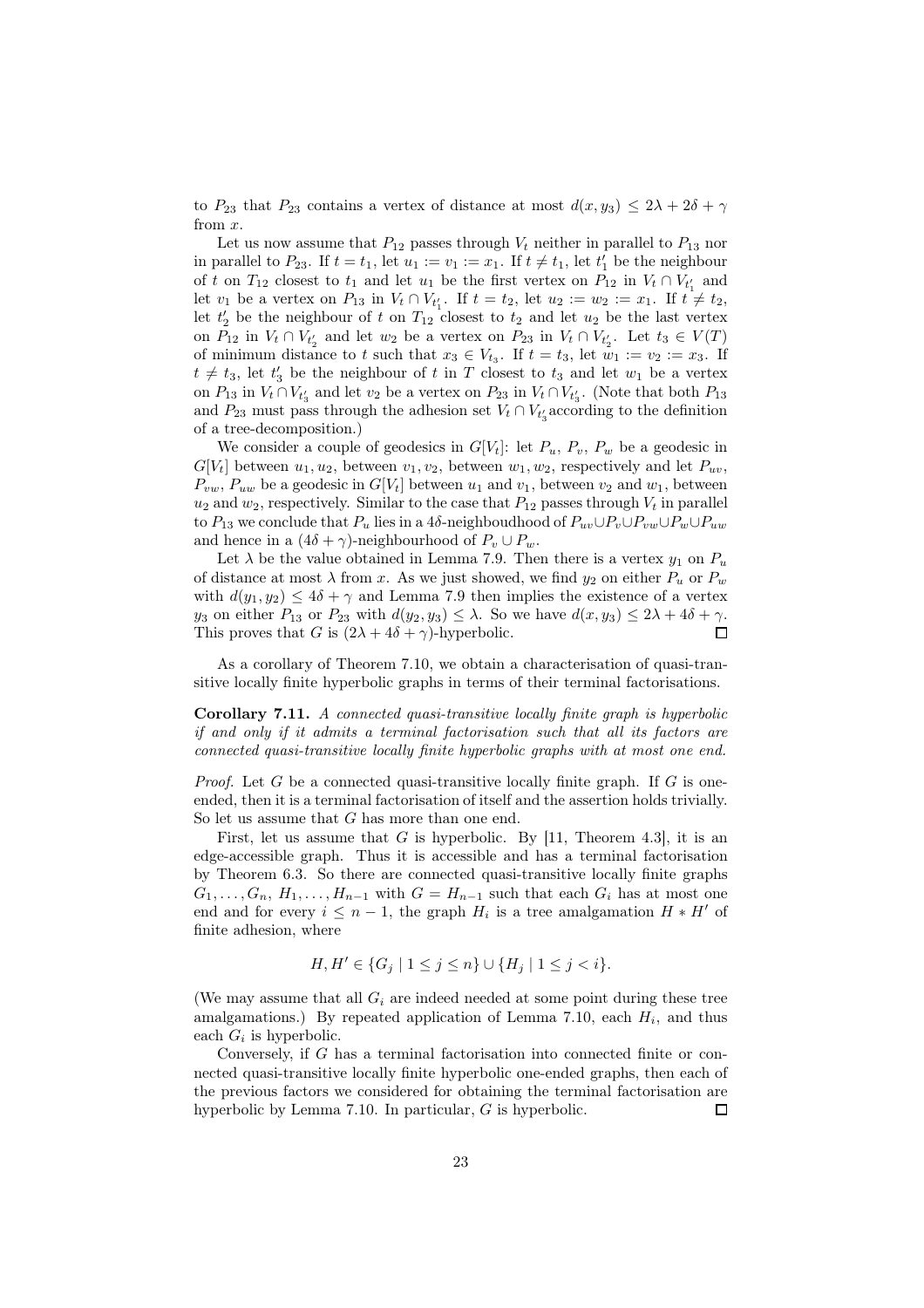# References

- [1] Y. Antolín. On cayley graphs of virtually free groups. Groups–Complexity– Cryptology, 3(2):301–327, 2011.
- [2] J. Carmesin, M. Hamann, and B. Miraftab. Canonical tree-decompositions of infinite graphs. in preparation.
- [3] J. Carmesin, F. Lehner, and R.G. Möller. On tree-decompositions of oneended graphs. arXiv:1706.08330.
- [4] M. Coornaert, T. Delzant, and A. Papadopoulos. Gèomètrie et thèorie des groupes. Les groupes hyperboliques de Gromov, volume 1441 of Lecture notes in Math. Springer-Verlag, 1990.
- [5] R. Diestel. Graph Theory. Springer, 4th edition, 2010.
- [6] M.J. Dunwoody. Cutting up graphs. Combinatorica, 2:15–23, 1982.
- [7] M.J. Dunwoody. The accessibility of finitely presented groups. Invent. Math, 81(3):449–457, 1985.
- [8] M.J. Dunwoody. An inaccessible group. In G.A. Niblo and M.A. Roller, editors, Geometric Group Theory, volume 181 of L.M.S. Lecture Note Ser., pages 75–78. Cambridge University Press, 1992.
- [9] M.J. Dunwoody. Planar graphs and covers. preprint, 2007.
- [10] M. Hamann. Tree amalgamations and quasi-isometries. arXiv:1812.04987.
- [11] M. Hamann. Accessibility in transitive graphs. Combinatorica, 38:847–859, 2018.
- [12] M. Hamann. Planar transitive graphs. Electronic J. Combin., 25:Paper 4.8, 2018.
- [13] B. Krön and R.G. Möller. Quasi-isometries between graphs and trees. Journal of Combinatorial Theory, Series B, 98(5):994–1013, 2008.
- [14] B. Mohar. Tree amalgamation of graphs and tessellations of the Cantor sphere. Journal of Combinatorial Theory, Series B, 96(5):740–753, 2006.
- [15] R. Möller. Ends of graphs. Math. Proc. Cambridge Phil. Soc., 111:255–266, 1992.
- [16] R. Möller. Ends of graphs II. Math. Proc. Cambridge Phil. Soc., 111:455– 460, 1992.
- [17] R.G. Möller. Accessibility and ends of graphs. J. Combin. Theory (Series B), 66(2):303–309, 1996.
- [18] J.R. Stallings. Group theory and three-dimensional manifolds, volume 4. Yale Univ, Press, New Haven, CN, 1971.
- [19] C. Thomassen. The Hadwiger number of infinite vertex-transitive graphs. Combinatorica, 12(4):481–491, 1992.